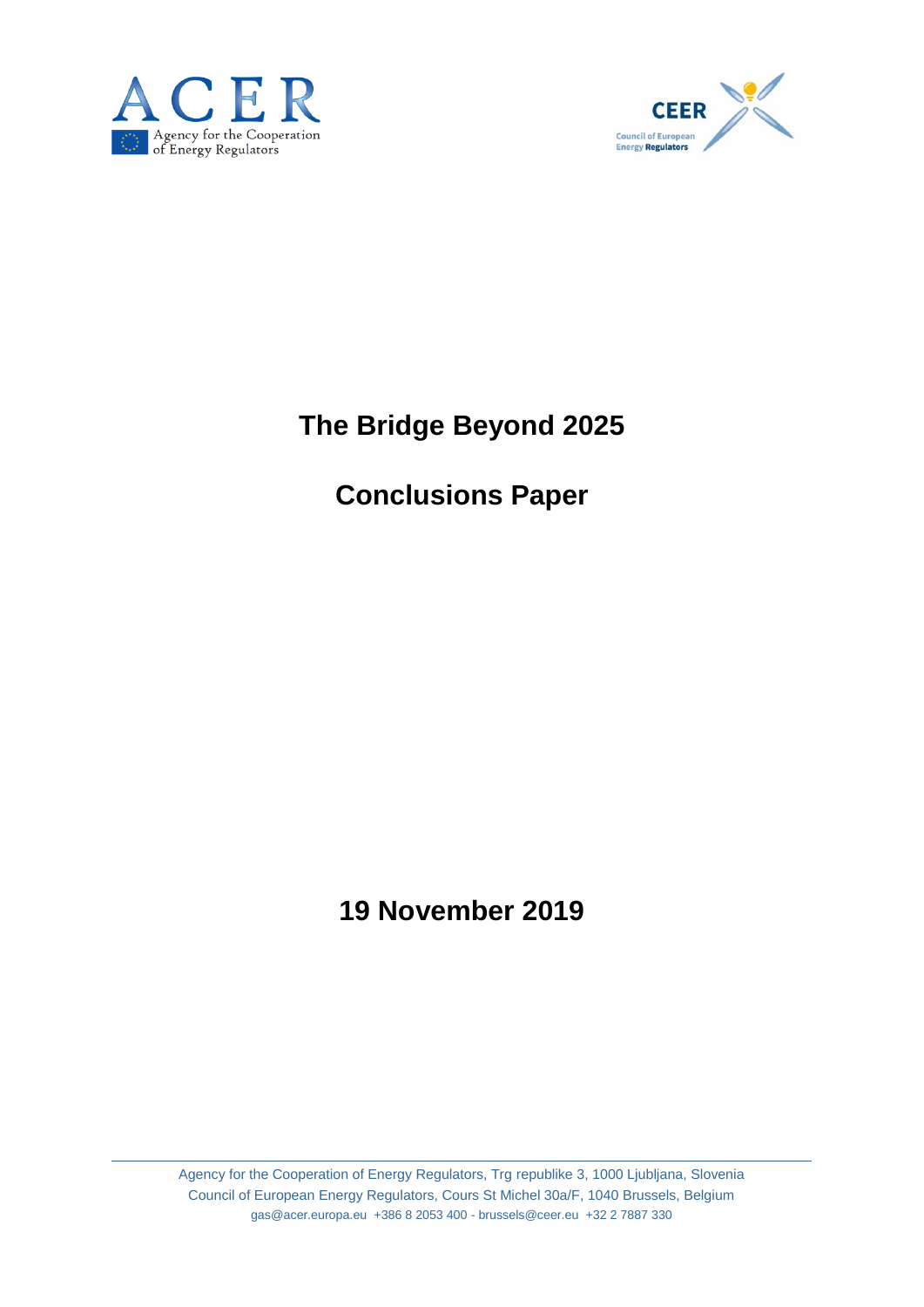



# **KEY CONCLUSIONS**

The priority for Europe's energy sector is to decarbonise while maintaining security of supply, affordability for consumers and competitiveness for businesses. For the electricity sector, the "Clean Energy for all Europeans" Package (CEP) sets the path. For the gas sector and for cross-cutting aspects, such as infrastructure planning, legislation and policy need to be updated to facilitate decarbonisation, improve market functioning and maximise the opportunities arising from sector coupling.

Following extensive consultation, our key conclusions include:

- Decarbonised gases should be able to be integrated into existing gas markets, with full valuation of their environmental benefits, and captured in market monitoring through sustainability indicators published alongside GTM metrics. Clear definitions and categorisation of decarbonised gases, including carbon capture and use or storage, should be established in European legislation, and consistent principles should be applied across the EU to facilitate the blending of decarbonised gases. Legislation should be sufficiently flexible to allow the emergence of new gases/technologies.
- To improve market functioning and address emerging issues, a new system of dynamic and targeted regulation should be established in EU law, based on the Agency's market monitoring and NRA analysis and action. In order to maintain flexibility to adjust metrics and thresholds over time and to decide on appropriate interventions at national or regional level, the detailed indicators and thresholds should not be fixed in legislation but rather established transparently by the Agency in collaboration with the NRAs.
- Transmission System Operators (TSOs) and National Regulatory Authorities (NRAs) currently lack the means to act in an effective and timely manner to deal with fraud. *Ex-ante* measures for registration and licensing can contribute to mitigating the risk of fraudulent behaviour. Furthermore, TSOs should develop harmonised counterparty risk management policy at European level and set up a centralised EU database on creditworthiness and market behaviour accessible to TSOs, NRAs, the Agency and the European Network of Transmission System Operators for gas (ENTSOG), in order to avoid that the costs of fraud and/or default are socialised.
- To ensure that licensing requirements do not act as a barrier to entry, there should be mutual recognition across the EU of licensing for wholesale traders (or an equivalent mechanism). This should be accompanied by a mechanism for enforcement action, such as revoking the licence without undue delay if needed. In addition, further steps are needed to mitigate the risk of fraud, including the right to exclude parties found to have breached requirements in another Member State.
- A technology-neutral, level playing field should be established between different conversion and storage facilities across the energy sector, so that they face equivalent categories of costs in network tariffs and levies, and equivalent recognition of environmental and security of supply benefits. To facilitate this, the Agency could be requested to undertake an assessment of the current situation and provide recommendations.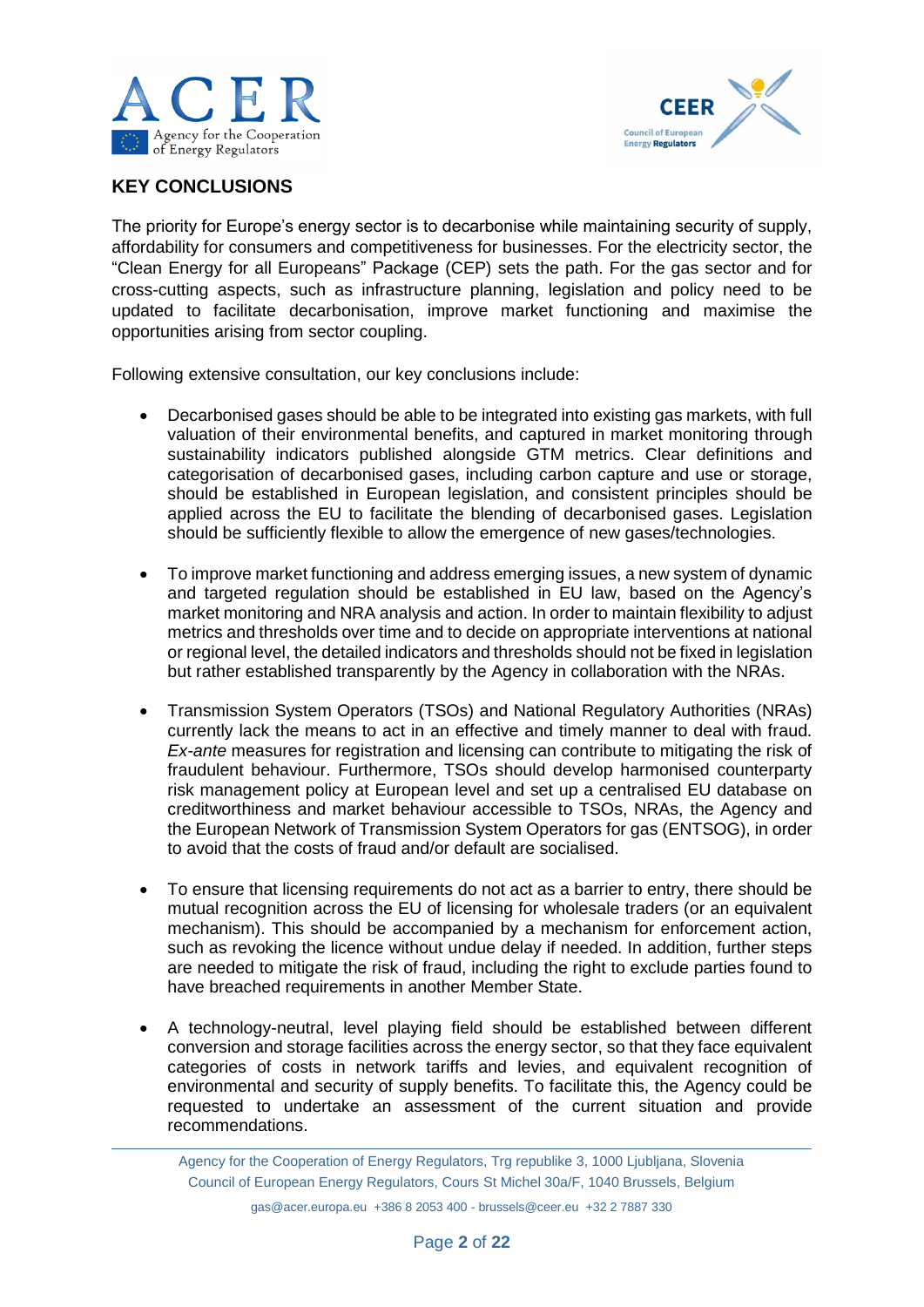



- New assets and activities should be facilitated through regulation, including a sandbox model at EU level for pilot, small scale projects and appropriate differentiation between competitive and monopoly activities. Any subsidies are a matter for governments rather than regulators, and should not take the form of discounts on or exemption from network tariffs in any case. TSOs and Distribution System Operators (DSOs) should only be allowed to undertake potentially competitive activities under strict rules and as a last resort. While it is too early to be definitive, large-scale hydrogen networks could be expected to provide regulated third party accessing.
- For infrastructure planning, an effective regulatory framework at EU level, similar to that existing in some Member States, is needed to ensure a level playing field for new solutions. The existing network operators face challenges from decentralised solutions and can no longer be regarded as completely neutral. Improvements in network code governance introduced in the CEP for the electricity sector are needed in the gas sector as well.
- New investment in natural gas assets should be checked to ensure consistency with decarbonisation targets. Re-use of existing assets should be explored prior to any decommissioning, with due consultation of neighbouring authorities and stakeholders where their markets may be affected.
- For tariffs, both regulators and stakeholders find that, at present, tariff design does not appear to be causing major issues at a pan-EU level and therefore the implementation of the Tariffs Network Code<sup>1</sup> shall remain a priority. However, there are concerns in some regions and legislative changes can unlock better regulatory tools to address any instance where cross-border tariffs become a barrier to trade and where there is a risk of foreclosure of cross-border capacity.

Alongside this Conclusions Paper, the Agency has published a formal Recommendation for changes to legislation and the Agency and CEER have published the Evaluations of Responses to their respective consultations.

<sup>1</sup> <sup>1</sup> Commission Regulation (EU) 2017/460 of 16 March 2017 establishing a network code on harmonised transmission tariff structures for gas

Agency for the Cooperation of Energy Regulators, Trg republike 3, 1000 Ljubljana, Slovenia Council of European Energy Regulators, Cours St Michel 30a/F, 1040 Brussels, Belgium

gas@acer.europa.eu +386 8 2053 400 - brussels@ceer.eu +32 2 7887 330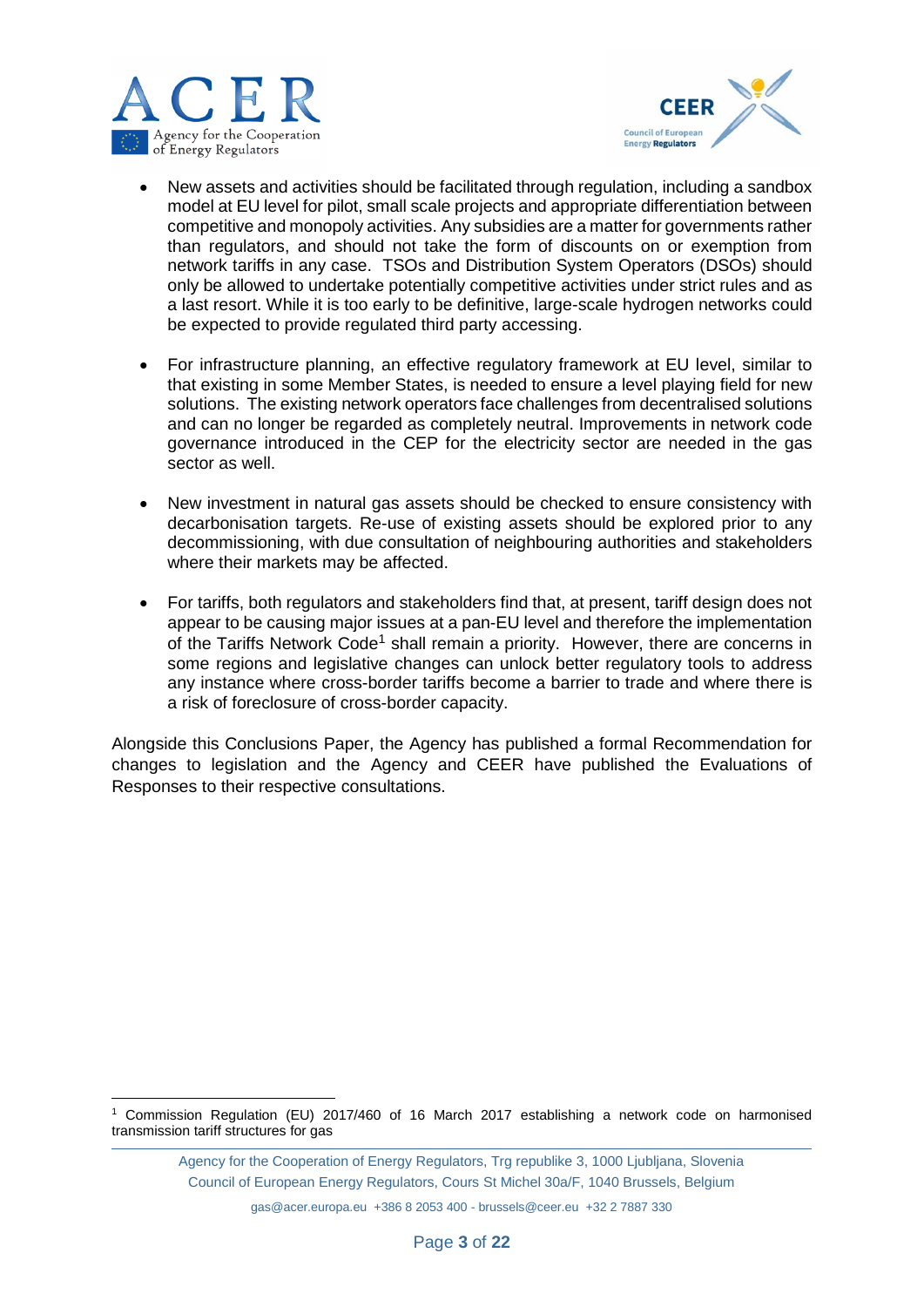



# **RELEVANT LEGISLATION**

- Regulation (EU) 2019/942 of the European Parliament and of the Council of 5 June 2019 establishing a European Union Agency for the Cooperation of Energy Regulators
- Regulation (EU) 2019/943 of the European Parliament and of the Council of 5 June 2019 on the internal market for electricity
- Directive (EU) 2019/944 of the European Parliament and of the Council of 5 June 2019 on common rules for the internal market for electricity and amending Directive 2012/27/EU
- Regulation (EU) 2018/1999 on Governance of the Energy Union
- Regulation (EU) No 347/2013 of the European Parliament and of the Council of 17 April 2013 on guidelines for trans-European energy infrastructure and repealing Decision No 1364/2006/EC and amending Regulations (EC) No 713/2009, (EC) No 714/2009 and (EC) No 715/2009
- Regulation (EU) No 1227/2011 of the European Parliament and of the Council of 25 October 2011 on wholesale energy market integrity and transparency
- Directive 2009/73/EC of the European Parliament and of the Council of 13 July 2009 concerning common rules for the internal market in natural gas and repealing Directive 2003/55/EC
- Regulation (EC) No 715/2009 of the European Parliament and of the Council of 13 July 2009 on conditions for access to the natural gas transmission networks and repealing Regulation (EC) No 1775/2005

## **RELATED DOCUMENTS**

- ACER [Guidance Note on Consultations](https://www.acer.europa.eu/Official_documents/Other%20documents/Guidance%20Note%20on%20Consultations%20by%20ACER.pdf)
- [ACER European Gas Target Model: review and update, January 2015](https://www.acer.europa.eu/Events/Presentation-of-ACER-Gas-Target-Model-/Documents/European%20Gas%20Target%20Model%20Review%20and%20Update.pdf)
- ACER Market Monitoring Report 2018, October 2018 [\(Summary,](https://www.acer.europa.eu/Official_documents/Acts_of_the_Agency/Publication/ACER%20Market%20Monitoring%20Report%202018%20-%20Summary%20note.pdf) [Gas Wholesale](https://www.acer.europa.eu/Official_documents/Acts_of_the_Agency/Publication/ACER%20Market%20Monitoring%20Report%202018%20-%20Gas%20Wholesale%20Markets%20Volume.pdf)  [Markets Volume,](https://www.acer.europa.eu/Official_documents/Acts_of_the_Agency/Publication/ACER%20Market%20Monitoring%20Report%202018%20-%20Gas%20Wholesale%20Markets%20Volume.pdf) [Consumer Protection and Empowerment Volume,](https://www.acer.europa.eu/Official_documents/Acts_of_the_Agency/Publication/ACER%20Market%20Monitoring%20Report%202018%20-%20Consumer%20Protection%20and%20Empowerment%20Volume.pdf) [Electricity and](https://www.acer.europa.eu/Official_documents/Acts_of_the_Agency/Publication/ACER%20Market%20Monitoring%20Report%202018%20-%20Electricity%20and%20Gas%20Retail%20Markets%20Volume.pdf)  [Gas Retail Markets Volume,](https://www.acer.europa.eu/Official_documents/Acts_of_the_Agency/Publication/ACER%20Market%20Monitoring%20Report%202018%20-%20Electricity%20and%20Gas%20Retail%20Markets%20Volume.pdf) [Electricity Wholesale Markets Volume\)](https://www.acer.europa.eu/Official_documents/Acts_of_the_Agency/Publication/ACER%20Market%20Monitoring%20Report%202018%20-%20Electricity%20Wholesale%20Markets%20Volume.pdf)
- [ACER Report on the methodologies and parameters used to determine the allowed or](https://www.acer.europa.eu/Official_documents/Acts_of_the_Agency/Publication/ACER%20Report%20Methodologies%20Target%20Revenue%20of%20Gas%20TSOs.pdf)  [target revenue of gas transmission system operators, October](https://www.acer.europa.eu/Official_documents/Acts_of_the_Agency/Publication/ACER%20Report%20Methodologies%20Target%20Revenue%20of%20Gas%20TSOs.pdf) 2018
- [CEER consultation document on Regulatory Challenges for a Sustainable Gas Sector,](https://www.ceer.eu/documents/104400/-/-/274b3146-afb5-8c96-436e-4056f3636b31)  [March 2019](https://www.ceer.eu/documents/104400/-/-/274b3146-afb5-8c96-436e-4056f3636b31)
- [ACER consultation document on The Bridge beyond 2025, July 2019](https://www.acer.europa.eu/Official_documents/Public_consultations/PC_2019_G_06/The%20Bridge%20beyond%202025%20-%20PC_2019_G_06.pdf)
- **[CEER Evaluation of Responses](https://www.ceer.eu/ceer-consultation-on-regulatory-challenges-for-a-sustainable-gas-sector)**
- [ACER Evaluation of Responses](https://www.acer.europa.eu/Official_documents/Public_consultations/PC_2019_G_06/Evaluation%20Report%20PC_2019_G_06.pdf)
- [ACER Recommendation](https://www.acer.europa.eu/Official_documents/Acts_of_the_Agency/Recommendations/ACER%20Recommendation%2002-2019.pdf)

Agency for the Cooperation of Energy Regulators, Trg republike 3, 1000 Ljubljana, Slovenia Council of European Energy Regulators, Cours St Michel 30a/F, 1040 Brussels, Belgium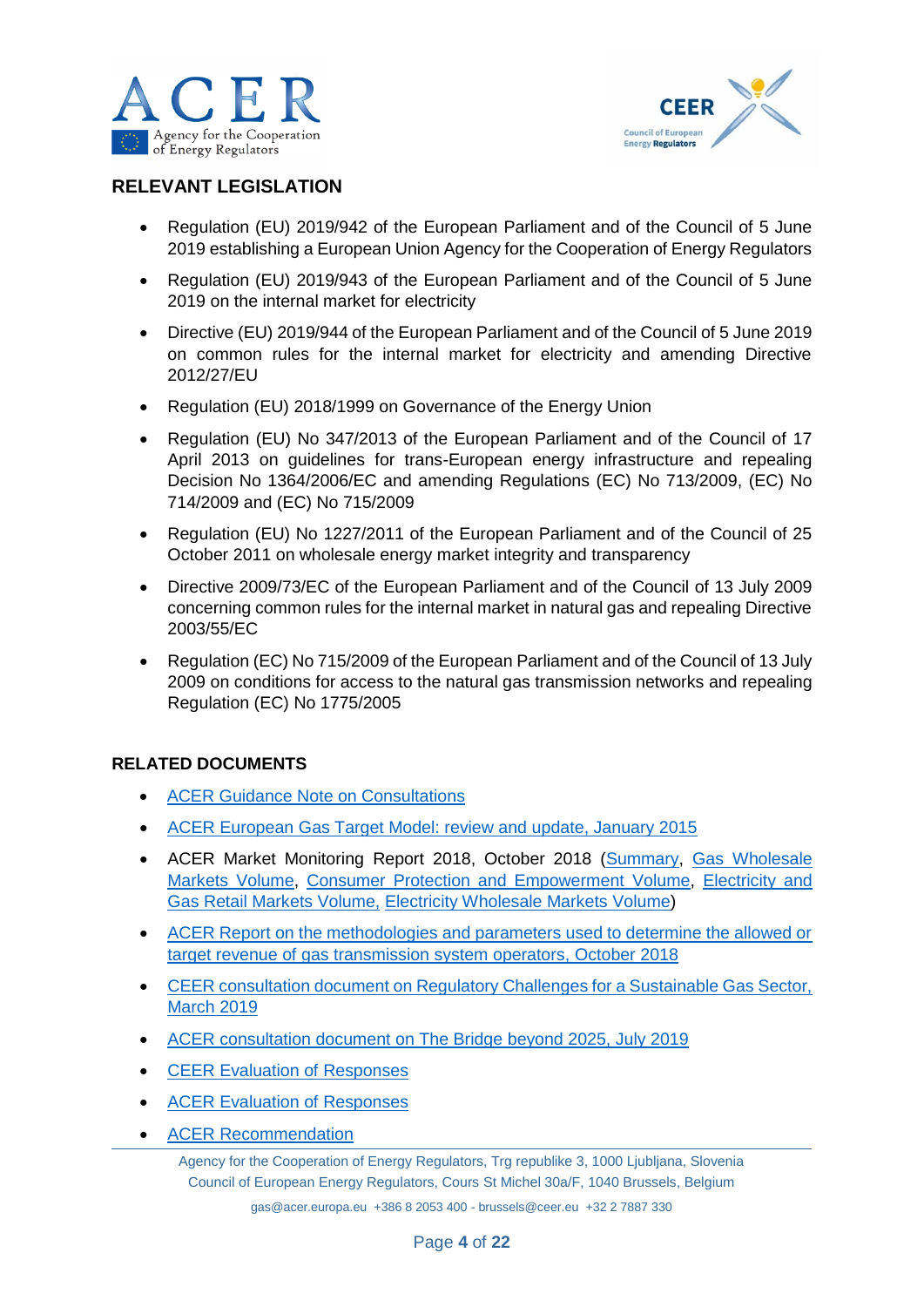



# **1. INTRODUCTION, PURPOSE AND STRUCTURE**

Delivering sustainable, secure and affordable energy for all European consumers is at the heart of the EU's Internal Energy Market. Within this context, the purpose of energy regulation is to ensure a level playing field in which competition can flourish and to provide a sound investment framework that is based on predictable regulatory principles.

The purpose of this Conclusions Paper is for the European Union Agency for the Cooperation of Energy Regulators (the 'Agency') and the Council of European Energy Regulators (CEER) to identify priorities for legislative and regulatory action that go beyond the scope of the "Clean Energy for All Europeans" Package (CEP). In particular, we focus on the gas sector, also with a view to sector coupling. In so doing, we aim to support the European Commission in relation to any future legislative initiative in this area.

Alongside this Paper, and based on the results presented in it, the Agency has issued a Recommendation to the European institutions.

The conclusions presented in this Paper take into account the responses to two public consultations: CEER's Consultation Paper on Regulatory Challenges for a Sustainable Gas Sector (March 2019) and the Agency's Consultation Paper on the Bridge beyond 2025 (July 2019). Evaluations of the responses to these consultations are published alongside this Paper.

The context for our considerations includes increased electrification of economic activities and extensive decarbonisation of the energy sector, leading to reductions in the use of unabated natural gas (and other fossil fuels), but with substantial uncertainty over the pathway to these reductions and the extent to which various alternative technologies will be adopted. In many areas, natural gas is likely to continue to be a key energy vector in the 2020s and potentially beyond, for example in conjunction with carbon capture and use or storage. Gas provides essential services for consumers such as heating, serves as feedstock for industry, is used in transportation and in various industrial processes to provide heat, and is converted into other energy products such as electricity.

The regulators' priority is to improve outcomes for consumers and other gas users in both the short and longer terms. Progress on decarbonisation of energy is already underway and needs to accelerate in the near term, not just in the medium term. However, the importance and priority of decarbonisation does not remove the need to improve outcomes for consumers where and whilst natural gas is still being used. Decarbonisation and market development need not be at odds; regulators' emphasise that more efficient outcomes will be achieved through a full valuation of environmental externalities ("polluter pays" principle) in market pricing.

Some improvements seem straightforward, such as aligning (or "mirroring") some of the gas legislation with the strengthening of consumer rights and information introduced for electricity in the CEP. Other areas covered by the new CEP provisions, such as self-consumption, dynamic pricing, demand response and (renewable) energy communities, may seem less obviously relevant for the gas sector, but they may nevertheless merit careful consideration in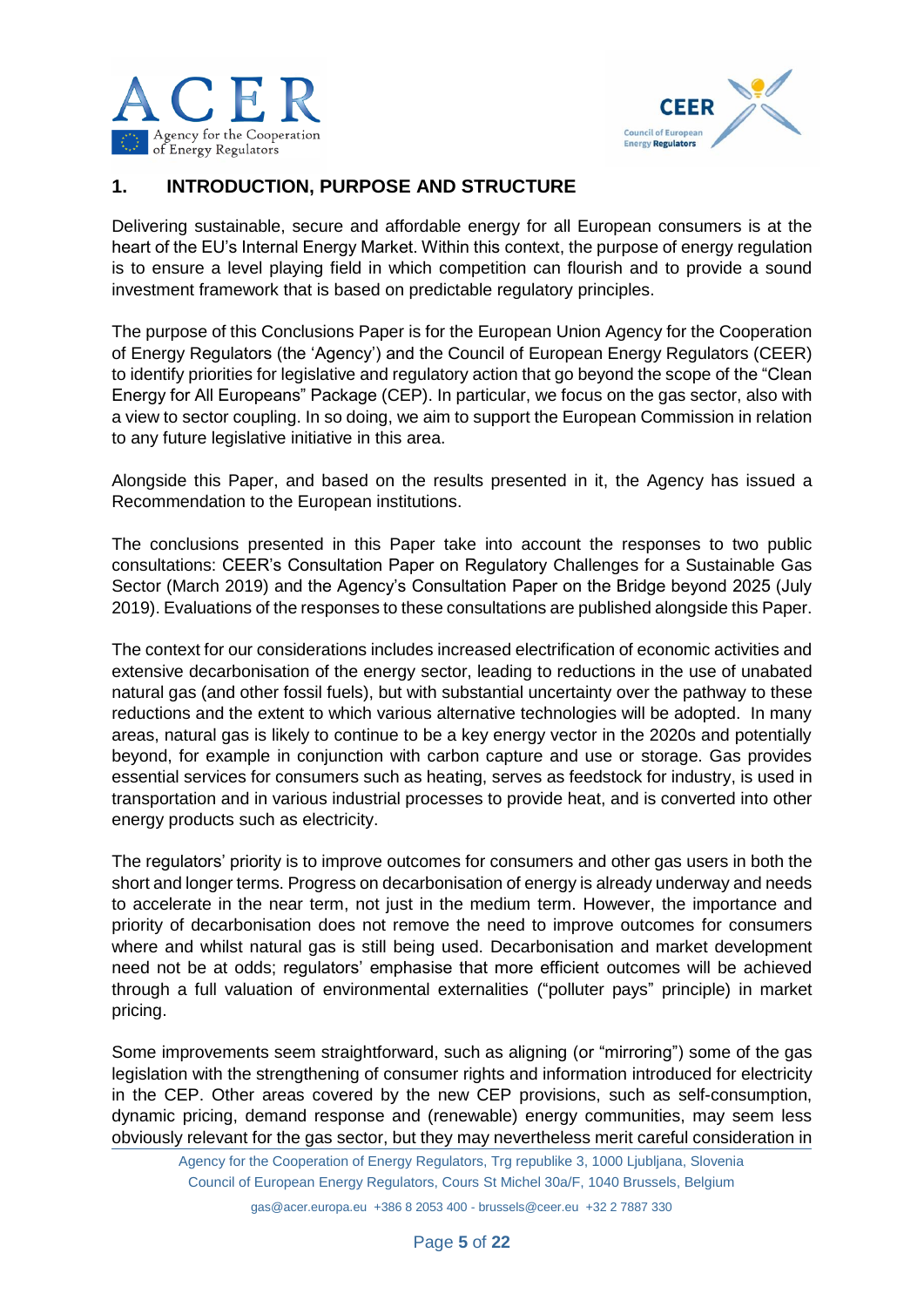

**.** 



order not to foreclose future technological solutions, such as developments in renewable gases.

The energy transition and decarbonisation policies that lead to a substitution of natural gas with other energy vectors will have financial (and comfort) consequences for household consumers, as well as for others who currently use natural gas to meet some of their energy needs. The cost of replacing devices and equipment that use natural gas with devices and equipment that use other kinds of energy, in particular electricity, should also be considered.

It is therefore important to ensure that the transition is based on sound economic principles and leads to the selection of the best-value technologies for decarbonisation, learning from the experience with the approach of administered support for renewable electricity whose costs continue, in most countries, to be passed on to consumers via their electricity bill. We see significant potential benefits from competition between alternatives, including decarbonised gases.

We have identified four thematic areas which require regulatory attention. They include issues relating to electricity and gas sector coupling, going beyond the regulatory alignment of the gas and electricity sectors. The problems are outlined here and then addressed in turn in the sections below. These themes incorporate the complementary topics and ideas presented in the Agency and CEER consultation papers<sup>2</sup>.

**THEME A: ACCESS AND MARKET MONITORING.** While the European Gas Target Model<sup>3</sup>, where applied, is generally working well, there are some markets where competition is still not effective and consumers' interests are not sufficiently protected, or where the current system of gas regulation may need review.

**THEME B: GOVERNANCE OF INFRASTRUCTURE AND OVERSIGHT OF EXISTING AND NEW ENTITIES.** In a sustainable future, the current roles and responsibilities may no longer be fully appropriate. The existing unbundling rules may need to be applied to new circumstances. And, in particular, what was a natural monopoly may now be competing with other services.

**THEME C: DYNAMIC REGULATION FOR NEW ACTIVITIES AND TECHNOLOGIES.** It seems clear that a sustainable future needs decarbonised gases and new technologies (such as power-to-gas), but the current regulatory framework was not designed with these activities in mind. The potential lack of regulation, or inadequate regulation, for these areas may have unintended consequences, acting as a barrier or hindrance to their development.

<sup>&</sup>lt;sup>2</sup> Whilst the structure of this joint Conclusions Paper follows that of the Agency consultation document, the thematic areas embed organically the key issues from CEER's Regulatory Challenges for a Sustainable Gas Sector, such as the scope of network operator activities, regulation of hydrogen networks, tariffication, guarantees of origin for renewable gases, infrastructure investment and regulation and potential decommissioning of network infrastructure <sup>3</sup> [https://acer.europa.eu/Events/Presentation-of-ACER-Gas-Target-Model-](https://acer.europa.eu/Events/Presentation-of-ACER-Gas-Target-Model-/Documents/European%20Gas%20Target%20Model%20Review%20and%20Update.pdf) [/Documents/European%20Gas%20Target%20Model%20Review%20and%20Update.pdf](https://acer.europa.eu/Events/Presentation-of-ACER-Gas-Target-Model-/Documents/European%20Gas%20Target%20Model%20Review%20and%20Update.pdf)

Agency for the Cooperation of Energy Regulators, Trg republike 3, 1000 Ljubljana, Slovenia Council of European Energy Regulators, Cours St Michel 30a/F, 1040 Brussels, Belgium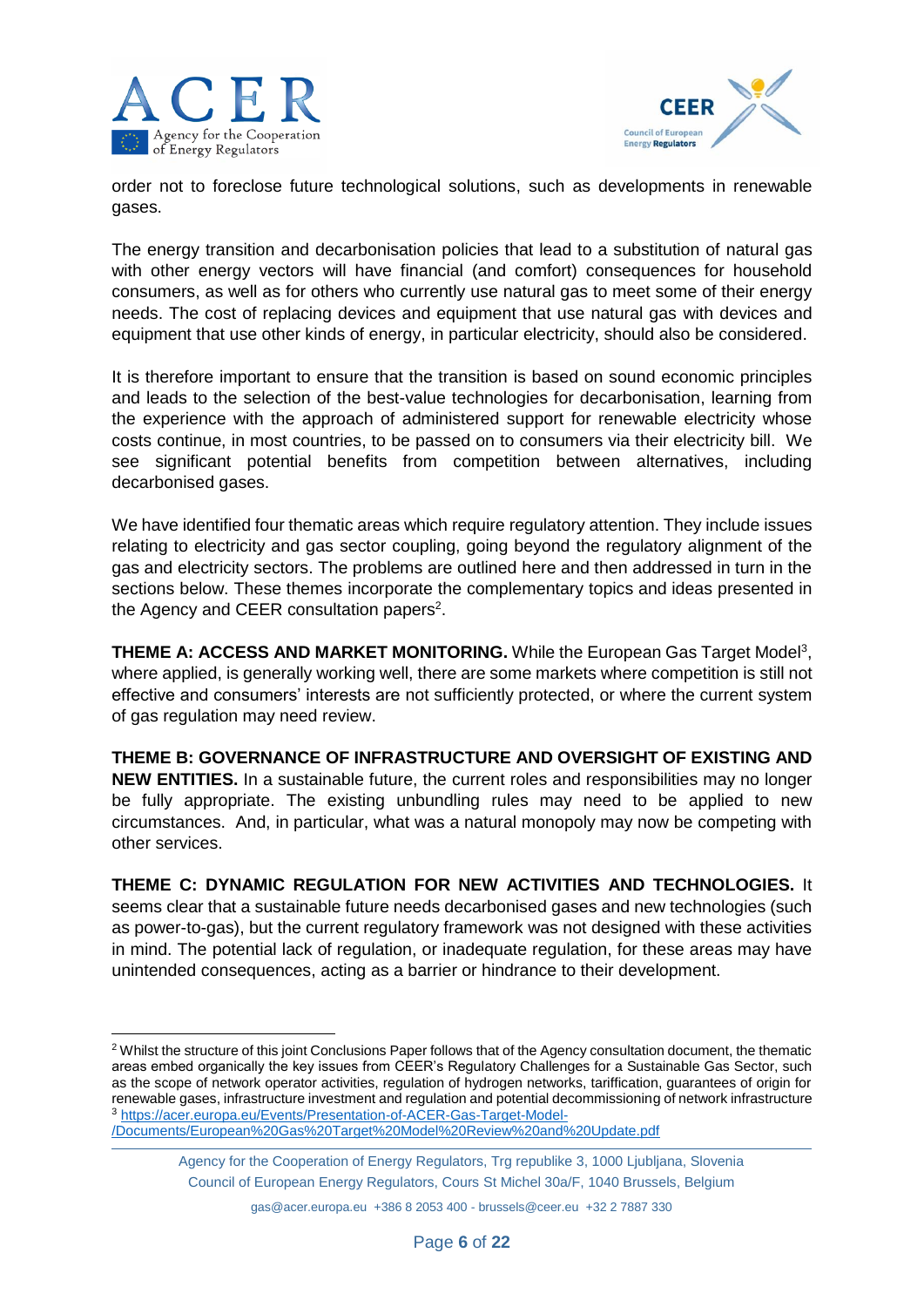



**THEME D: TRANSMISSION TARIFFS AND CROSS-BORDER CAPACITY ALLOCATION.**

As the Network Codes are implemented, in some markets particular issues relating to crossborder tariffs or capacity allocation are emerging, for example as long-term bookings decrease, which need to be assessed for targeted action.

# **2. THEME A: ACCESS AND MARKET MONITORING**

### Where are we now? What are the challenges?

The Agency's Gas Target Model (GTM) set out a vision of a competitive European gas market, envisaging entry-exit zones with liquid virtual trading points, where market integration is served by appropriate levels of infrastructure, which is utilised efficiently and enables gas to move freely between market areas to the locations where it is most highly valued by market participants. The GTM guides the coherent implementation of European Network Codes and specifies the steps required to achieve liquid and dynamic gas markets, thereby enabling all European consumers to benefit from secure gas supplies and effective competition.

While the GTM has been generally successful, the Agency's market monitoring shows that some markets still face problems deriving from weak competition or institutional and structural issues. As also noted by stakeholders, the GTM metrics focus on market functioning and have not, to date, tracked progress on decarbonisation.





#### Established hubs

- · Broad liquidity . Sizephle forward morkets which contribute to supply hedging
- Price reference for other EU hubs and for long-term contracts indexation
- Advanced hubs
	- · High liquidity • More reliant comparatively on spot products · Progress on supply bedging role but relatively
	- lower liquidity levels of longer-term products

#### Emerging hubs

- . Improving liquidity from a lower base taking advantage of enhanced interconnectivity and regulatory interventions
- . High reliance on long-term contracts and bilateral deals

#### Iliquid-incipient hubs

- · Embryonic liquidity at a low level and mainly focused on spot
- Core reliance on long-term contracts and bilateral deals
- Diverse group with some jurisdictions having - organised markets in early stage
- to develop entry-exit systems

Agency for the Cooperation of Energy Regulators, Trg republike 3, 1000 Ljubljana, Slovenia Council of European Energy Regulators, Cours St Michel 30a/F, 1040 Brussels, Belgium gas@acer.europa.eu +386 8 2053 400 - brussels@ceer.eu +32 2 7887 330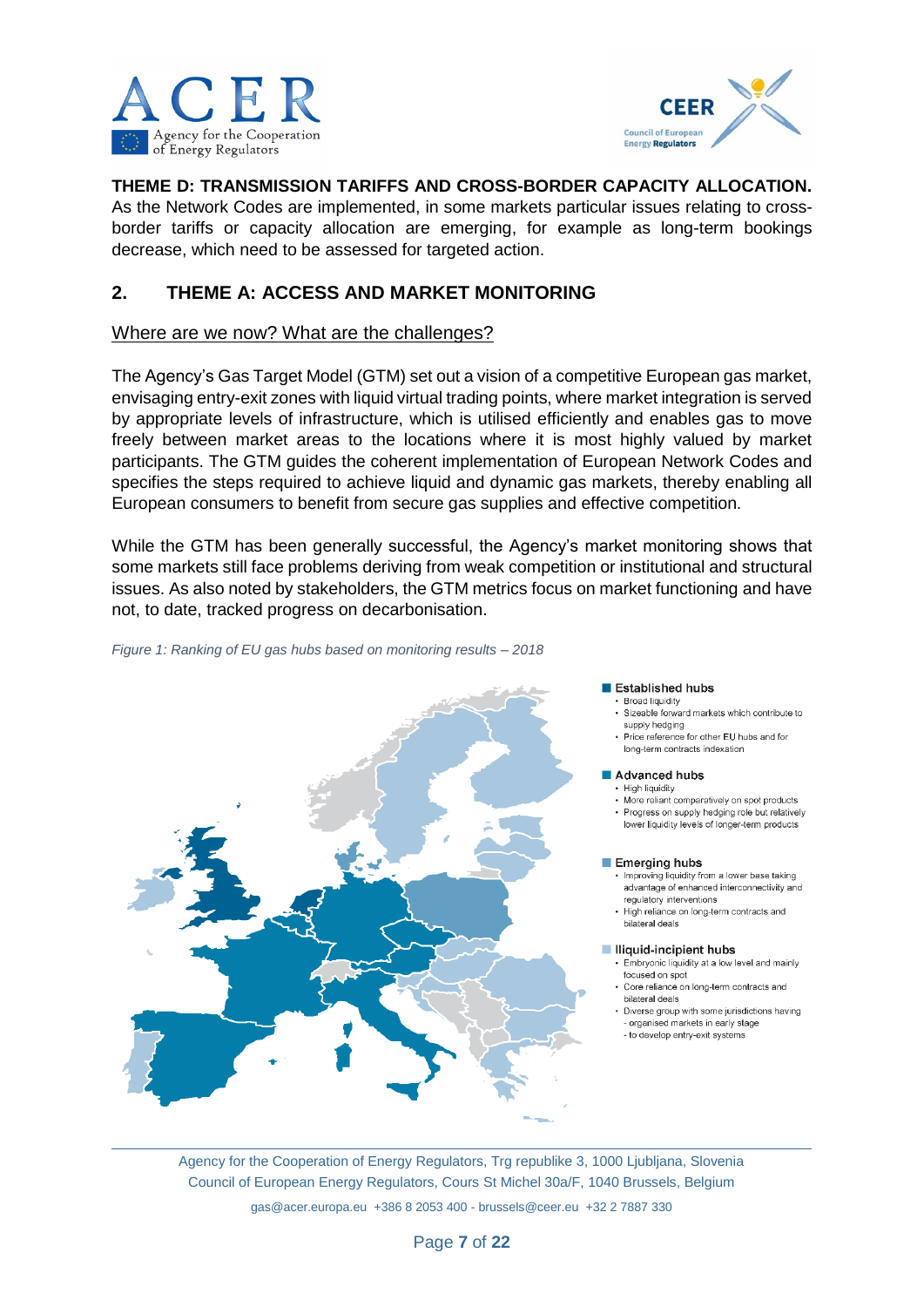

**.** 



#### **Market functioning at regional level**

Typically, the challenges to market functioning are structural and institutional, and more severe in certain regions of Europe, often linked to reliance on a single source of supply. Competing sources of supply and new infrastructure are often not heavily utilised, which could also be linked to the fact that some infrastructure investments were primarily meant to make markets contestable or for security of supply<sup>4</sup>. Investments in infrastructure and regulatory measures (like the application of reverse flows) to alleviate bottlenecks appear to be effective. While in some regions, mainly in South South-East (SSE) Europe, bottlenecks remain, once on-going infrastructure projects become operational and the antitrust issues addressed by the European Commission are resolved, many of these bottlenecks should be overcome.

Gas hubs in the North-West Europe (NWE) region show the highest price convergence in the EU, due to similar market fundamentals, ease of access for upstream suppliers, stable increases in hub trading, relatively lower-priced transportation capacity and surpluses of longterm contracted capacity and commodity. Price alignment in the Central and Eastern Europe (CEE) region has improved in recent years, while Mediterranean hubs in general show lower price convergence. This is due, among other things, to lower interconnection capacity levels, the effects of transportation tariffs and weaker competitive pressure and hub functioning.

Other issues affecting market functioning that have been identified in the Agency's annual market monitoring and network code implementation reports include insufficient liquidity on some balancing platforms and possible market barriers stemming from administrative and legal requirements (licensing) or exemptions (reverse flows).

The GTM identifies actions that can be taken to address the identified issues, but progress remains mixed. The Baltic-Finnish market integration initiative provides an example where action is being taken<sup>5</sup>. Rather than changing the GTM or proposing new measures to be applied across the EU, a more targeted and effective GTM-based approach appears to be merited.

In particular, in markets without effectively competing sources of supply, there may also be security of supply and competition advantages associated with infrastructure development or improvement in its use. For example, an LNG terminal, even with a relatively low utilisation factor at present, may act as a competitive backstop by making the local market contestable, and provides additional security of supply in a market that would otherwise be reliant on pipeline imports from one or a few sources. Therefore there could be strategic value in keeping the LNG terminal open, even if it may be unprofitable at current utilisation levels. Similar considerations may apply to gas storage facilities.

<sup>4</sup> On average, only 26% of the available capacity of liquefied natural gas (LNG) facilities was used in 2018, up from 21% in 2016. The utilisation rate of cross-border Interconnection Points (IPs), measured by the yearly average ratio of nominations over booked capacity in 2017 was estimated at 57%, based on a sample of 20 IPs. The use of averages is illustrative and meant to show the overall European situation, recognising that peak utilisation may be more important for capacity requirements. LNG prices also have an impact on the use of this infrastructure. <sup>5</sup> <https://figas.fi/en/gas-market-integration-between-finland-and-the-baltics-going-forward/>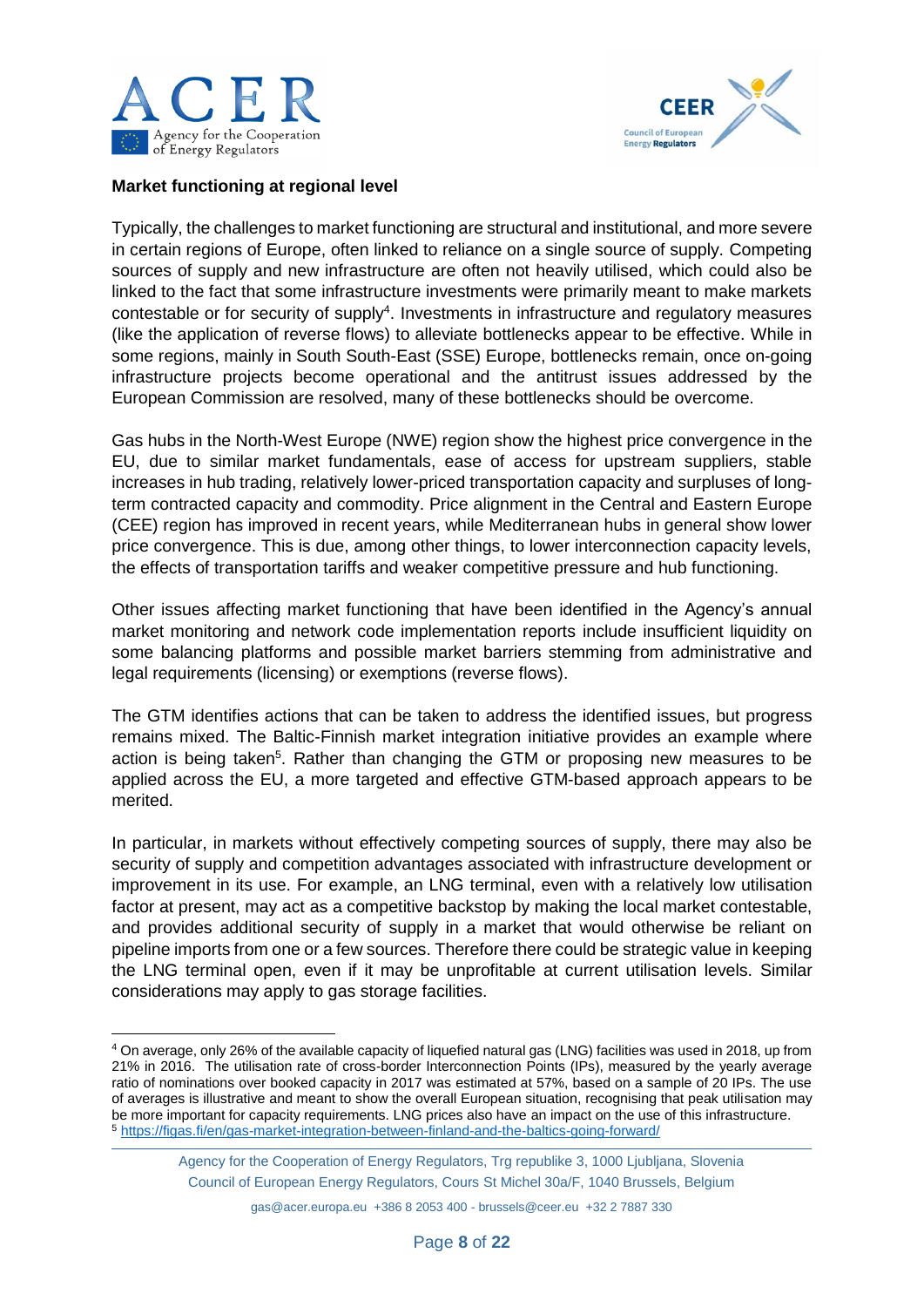



Proposed response

#### **Market monitoring as a basis for action**

The key metrics identified in the GTM will continue to be monitored. The system of having the Agency track indicators to measure market performance should be enshrined in EU law, while the choice of metrics needs to be capable of change over time, in order to be adapted to the sector evolution. Therefore, legislation should only specify the process enabling the Agency to update them. The Agency will cooperate with NRAs on data requirements, seeking the additional needed data from TSOs and other relevant stakeholders. Some information is already available through data reporting under the EU Regulation on Energy Market Integrity and Transparency (REMIT). Threshold values for these metrics could be specified by the Agency in collaboration with NRAs in advance and then used to indicate (as a screening mechanism) cause for concern on competition grounds in the gas wholesale market.

Alongside the GTM metrics, sustainability metrics are needed to give a fuller picture of the extent to which the sector is operating successfully. At least initially, the Agency could utilise metrics already being collated by EU organisations, rather than developing new ones.

Where the GTM indicators do not meet the thresholds, this indicates potential competition concerns. The process set out in legislation should, in such cases, require the concerned NRA(s) to undertake a more detailed analysis of the situation, properly defining the market (e.g. national or multi-national), ascertaining the underlying causes and considering whether any of the options available from a "regulatory toolkit" would be likely to provide the expected improvements. The regulatory toolkit should be based on the tools described in the GTM, such as various forms of market mergers, but should also comprise other tools, such as the introduction of a market maker function to improve liquidity, adaptations of the tariffs, or commodity or capacity release programmes.

If the problem were confirmed by the analysis, the NRA(s), or the relevant decision maker(s) (depending on who is responsible for the appropriate action), following consultation with all market participants, would then have to decide on what action to take. Any major action should be subject to a cost-benefit analysis (CBA), to ensure that benefits outweigh the costs. Where there are decisions with cross-border relevance that fall on NRAs, if the latter do not agree within a prescribed period of time, the decision would be transferred to the Agency<sup>6</sup>.

This process is summarised in the graphic below. At each stage, there is a decision gate (the blue box) to pass to the next stage of the process. The legislative requirement would be for the analysis to be published and for decisions to proceed or not to be duly justified. If the detailed analysis indicates that a regional approach would have an added value, orientations chosen should however not create obstacles towards achieving an integrated European market.

**<sup>.</sup>** <sup>6</sup> In line with ACER competences as provided in the ACER Regulation.

Agency for the Cooperation of Energy Regulators, Trg republike 3, 1000 Ljubljana, Slovenia Council of European Energy Regulators, Cours St Michel 30a/F, 1040 Brussels, Belgium

gas@acer.europa.eu +386 8 2053 400 - brussels@ceer.eu +32 2 7887 330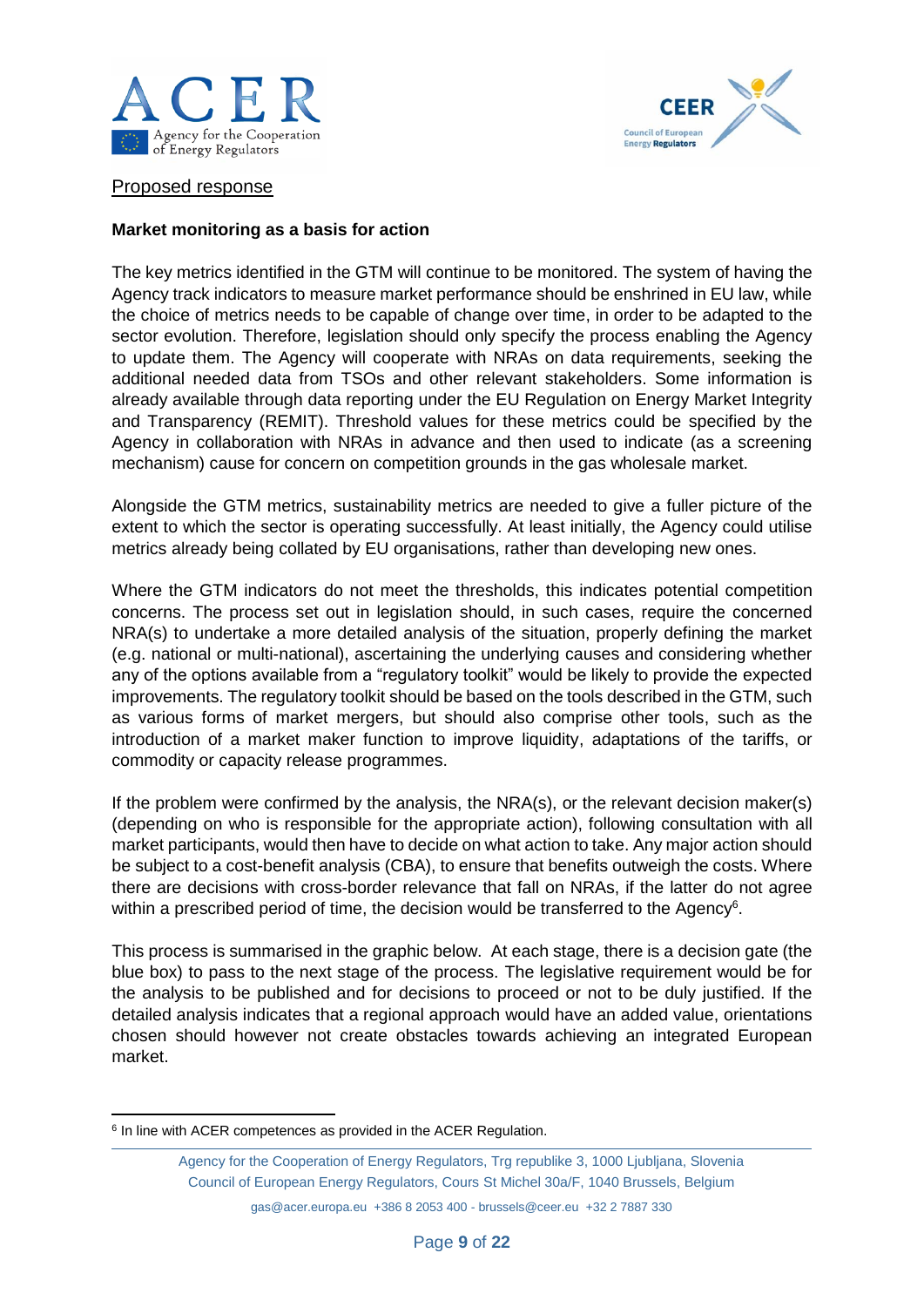



*Figure 2: Process for monitoring and improving market performance* 



As an example of how targeted regulation would work in practice, we can consider the arrangements in the Balancing Network Code where Member States can use balancing platforms to manage gas balancing until 2024. As this deadline approaches, market monitoring will inform whether sufficient liquidity is developing or interventions are needed. As stakeholders indicated in response to the consultation, this could include use of a market maker role. Irrespective of the interventions eventually decided, the process should be to undertake and publish an analysis, consult with stakeholders and justify decisions to act (or not) sufficiently in advance of the deadline.

#### **Administrative and legal requirements**

Licensing and registration requirements serve the purpose, among others, of protecting market functioning from malicious practices. Experience has shown that in some cases the requirements were insufficient as the relevant party (TSO and/or NRA) lacks the means to act in an effective and timely manner to deal with (allegations of) balancing fraud (like taking a position in the balancing market and leaving the market before the required payment was due). This risk needs to be mitigated by a combination of sensible *ex-ante* checks by the TSO (for registration) and/or the NRA (for licensing) and, where appropriate, proportionate requirements for collateral. TSOs should develop harmonised counterparty risk management policy at European level.

In some markets, licensing requirements can act as a barrier to entry. In order to address this, a system of mutual recognition for wholesale market authorisations/licences should be introduced across the EU. Once a wholesale supplier/trader is authorised or licensed in one Member State, based on well-defined standardised minimum requirements, including in relation to the reliability and financial solvency of the entity, this should automatically be recognised in any other Member States requires a licence or authorisation for wholesale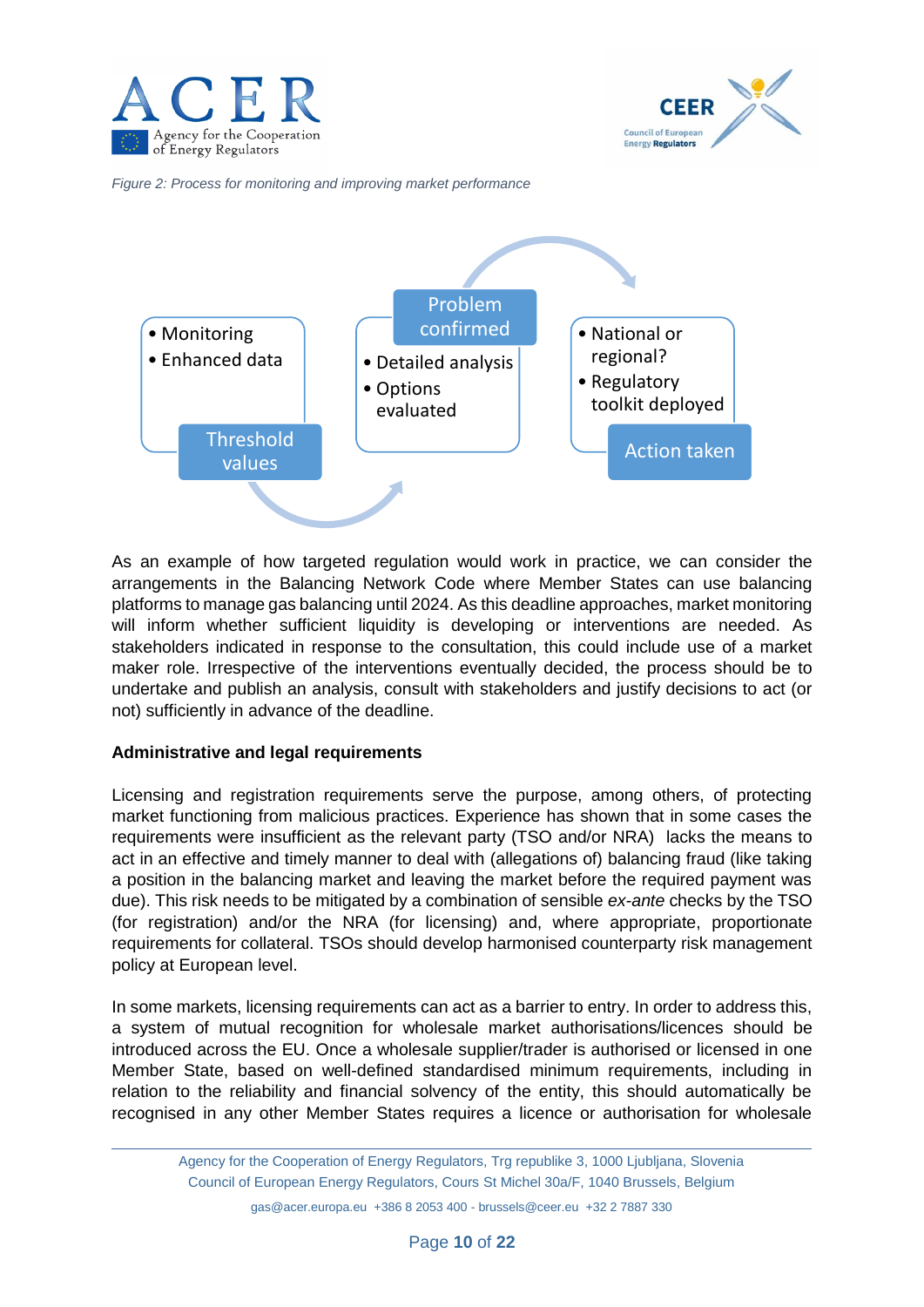



trading.<sup>7</sup> In this line, if an agent's licence is revoked in one Member State, the agent may be prevented from trading in the other Member States. The relevant authorities should agree and lay down in rules or regulation the potential minimum authorisation/licensing standards. Taking forward this proposal would first require further legal assessment to ensure enforcement action, such as revoking the licence, can be taken without undue delay $8$ .

To ensure that arrangements for mutual recognition do not increase risks, a counter-balancing system of mutual warning should be established among those responsible for registration, authorisation or licensing. Factual information on the creditworthiness and inappropriate behaviour of trading parties should be appropriately shared across the EU. In particular, TSOs should set up a centralised EU database on creditworthiness and market behaviour accessible to TSOs, NRAs, the Agency and ENTSOG, in order to avoid that the cost of fraud and/or default are socialised. In the extreme, in the rare cases when energy trading companies are convicted of fraud or found to be in breach of their licences, after due process, it should be possible for all Member States to exclude them from trading in their markets. This could be implemented through an EU-wide "blacklist", where companies found to be in breach of the relevant licence or authorisation conditions are listed and the relevant authorities are then permitted to exclude them from operating in their markets. The same could apply to board members and subsidiaries of convicted companies. There would also be a process for removal of companies and individuals from the blacklist where appropriate.

# **3. THEME B: GOVERNANCE OF INFRASTRUCURE AND OVERSIGHT OF EXISTING AND NEW ENTITIES**

Where are we now? What are the challenges?

## **Infrastructure governance**

**.** 

At present, in most countries responsibility for planning network infrastructure sits mainly with TSOs at national level, overseen by NRAs who determine remuneration for investments and - in some instances - approve the national development plans, as well as with the European Networks of Transmission System Operators (ENTSOs) <sup>9</sup> at European level, plus the role of the European Commission and Member States in the PCI selection process and the provision of the EU's Connecting Europe Facility (CEF) grants. This planning is primarily done separately for electricity and gas networks, notwithstanding the joint work between ENTSOG and European Network of Transmission System Operators for electricity (ENTSO-E) on developing common scenarios and first elements of an interlinked model for the purpose of infrastructure planning. While the Agency provides non-binding opinions on the ENTSOs' network development plans, these have less impact than NRAs' decisions e.g. on investment

Agency for the Cooperation of Energy Regulators, Trg republike 3, 1000 Ljubljana, Slovenia Council of European Energy Regulators, Cours St Michel 30a/F, 1040 Brussels, Belgium

 $7$  A parallel could be drawn with network electricity market operators (NEMOs) in the CACM regulation. Article 6 of CACM describes the criteria for a NEMO to apply for a designation. Article 4 describes the process for designation, passporting the services in another Member State, and revocation.

<sup>&</sup>lt;sup>8</sup> An equivalent mechanism could be to automatically grant (or deem) a licence with no additional conditions in all other Member States, which may enable enforcement to continue in the market where the alleged breach occurs. <sup>9</sup> ENTSO-E and ENTSOG.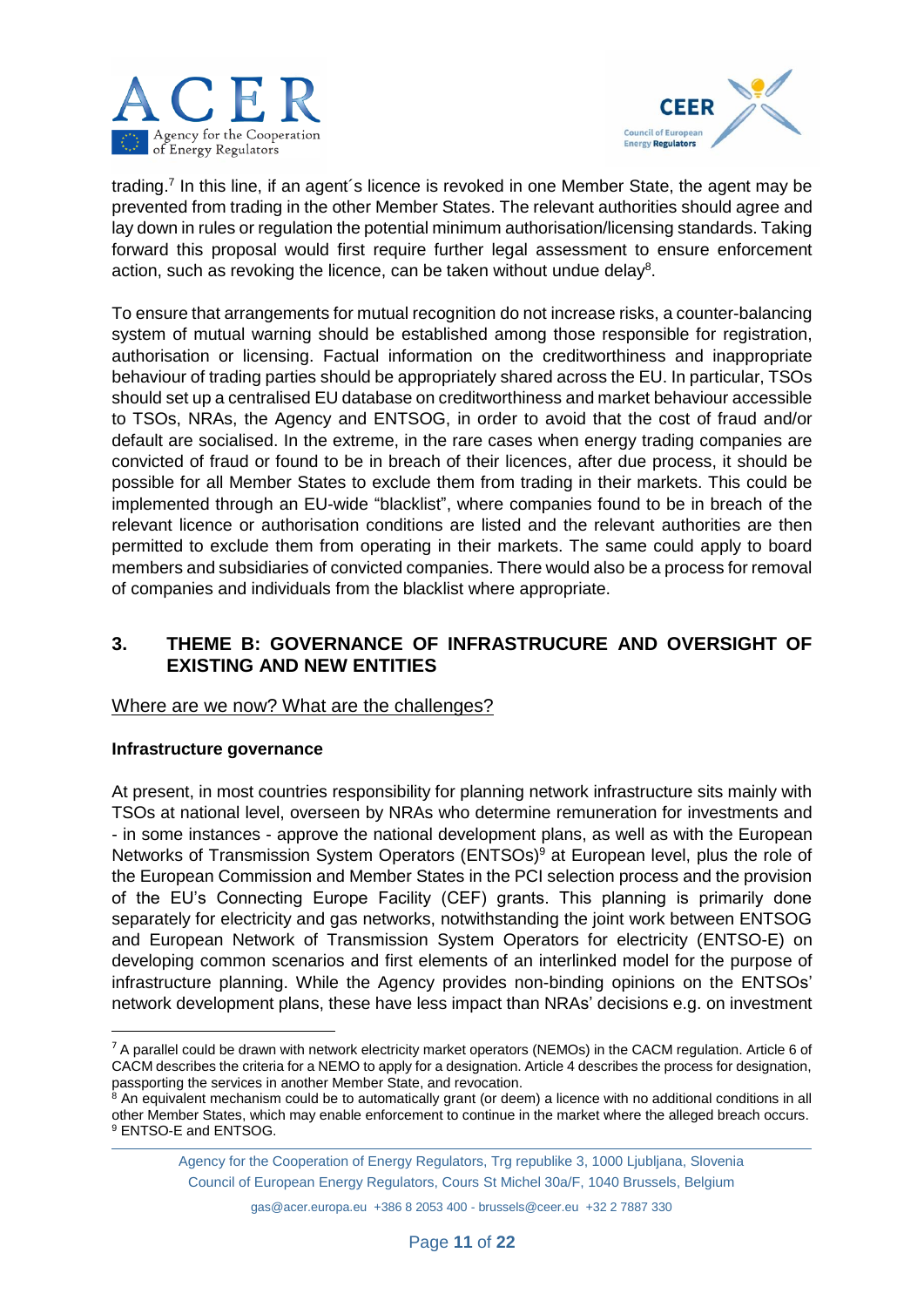



remuneration. Moreover, divergent views are emerging on the need for some infrastructure intended to bring gas into the European Union and certain cross-border infrastructure. This situation has led to some challenges, such as the need to coordinate planning between electricity and gas and the coordination between cost-benefit analysis and market testing of gas investments.

Furthermore, in the future, the boundaries between competitive activities and monopoly activities may blur, and gas and electricity may compete with each other. Going forward, TSOs will likely be less neutral to market developments. Electrification of heating, development of power-to-gas projects and/or networks of pipes conveying pure hydrogen could change the value of gas (and electricity) transmission assets.

In some countries, national legislation for natural gas may already be defined to apply to pure hydrogen, potentially depending on how it is used. In others, hydrogen may be unregulated and its infrastructure may be outside the monopoly of TSOs and DSOs.

Increasingly, as new technologies and locations for supply of "green gas" are considered and substitution between energy vectors increases, gas (or electricity) network assets may become one of several ways to provide solutions to meet the low-carbon energy needs of consumers (i.e. one of the competing options), instead of being the only way and hence an essential facility. The owners of those network assets have a vested commercial interest in how those assets are used and developed, and so may not be incentivised to encourage more economic alternatives to come to the market through forward-thinking and planning. Or, on the contrary, they may have an interest in participating in the energy transition through the development of activities which could be potentially open to competition. While, in this respect, they enjoy a privileged position to contribute to reach the decarbonisation targets, the role of network operators in the decarbonisation context must be legally clarified, to ensure that their involvement does not foreclose potentially competitive activities or distort competition in these activities. In particular, a clear separation of regulated and non-regulated activities should be ensured.

#### **Oversight of regional entities and market areas**

Regional cooperation can be fostered by entities such as booking platforms or balancing operators covering a larger geographical area. However, such entities should not be used to weaken overall regulatory oversight of the sector.

#### Proposed response

#### **Institutional and governance arrangements**

The overall governance arrangements in gas should be brought into line with those recently updated for electricity in the CEP (especially in a context of sector coupling and a holistic system view in the future). This alignment will involve changes to the gas legislation in relation to the Ten-Year Network Development Plan (TYNDP), Network Codes, the Agency's powers,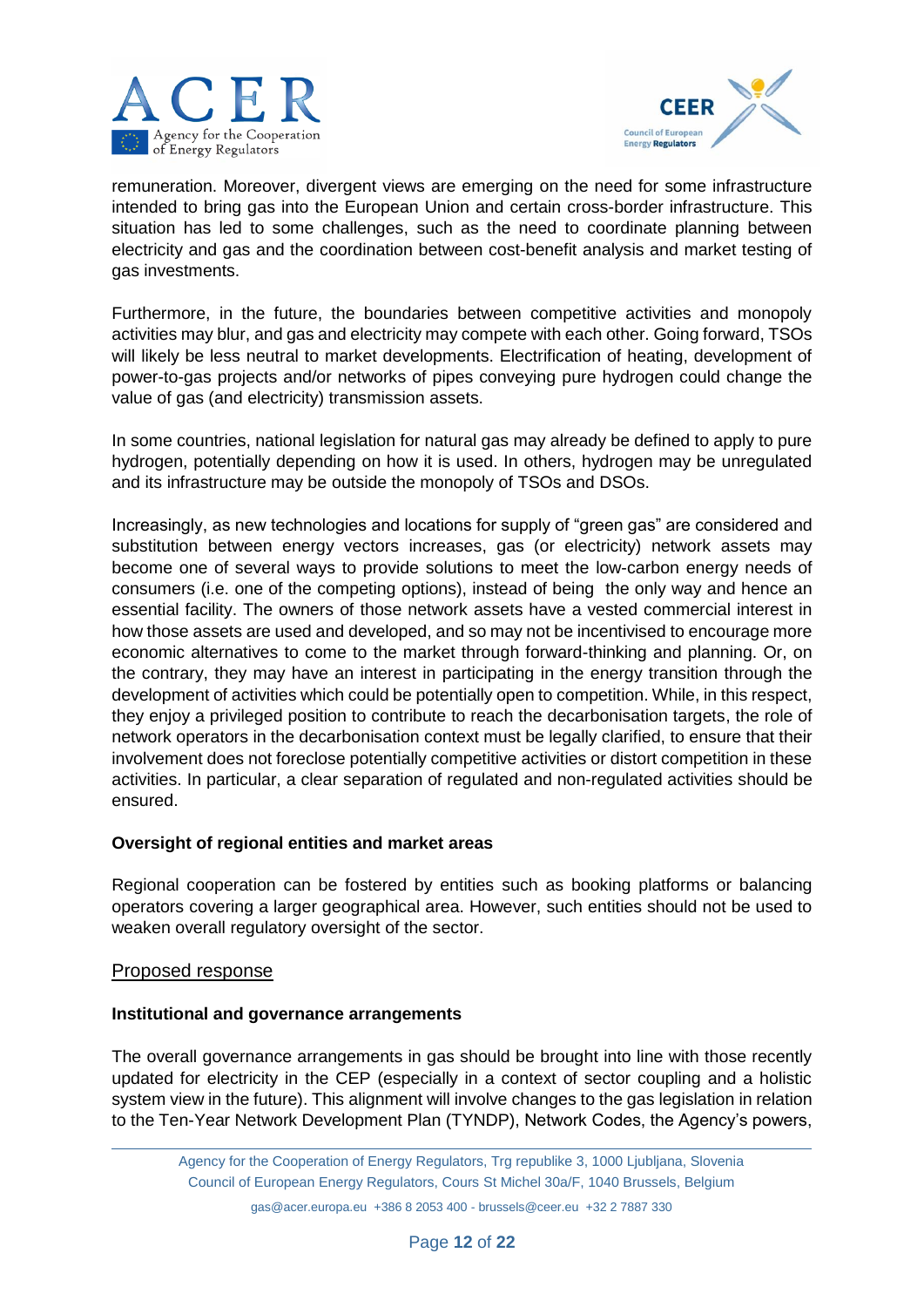



enforcement of the compliance of ENTSOG with its obligations, exemptions and planning obligations for distribution systems. In particular, regulators consider that the revised governance for the relationship between the Agency and ENTSO-E set out in the CEP is equally relevant in respect of ENTSOG, where ENTSOG has not always taken sufficient account of the Agency's opinions to date<sup>10</sup> and further issues are increasingly likely in the future as decarbonisation increases the risks of conflicts of interest for TSOs.

In terms of overall energy governance, the ENTSOs should be obliged to submit their annual work programme and their sufficiently detailed budget for approval to the Agency. The Agency should have the ability to request an amendment, if it deems the work programme and/or the budget to be insufficient to cover the ENTSO's legal obligations, as well as if it considers the budget to be too generous. Such oversight of the Agency needs to be coordinated with the NRAs overseeing their TSOs' contributions to the respective ENTSO's budget.

To avoid weakening of regulatory oversight, a clear legal requirement should be introduced to the effect that TSOs can only delegate or mandate legally required tasks to another (new) entity if there is at least the same degree of regulatory oversight over such an entity. How this regulatory oversight is shaped can be left to lower-level legislation or regulation.

### **Governance for infrastructure planning**

It may be inappropriate for the TSOs, as owners/operators of one of the competing options for providing energy system management, to have a monopoly over the identification of system needs. There is a need for a coherent approach across multiple sectors, including integration of power-to-gas and with energy management services for households, transport, services and industry. Scenarios should be driven by the National Energy and Climate Plans established in Regulation (EU) 2018/1999 on Governance of the Energy Union, to ensure that they are in line with the EU policy objectives. This may be facilitated by establishing, at European level, consistent definitions, criteria and policy scenarios, such as the speed of decarbonisation in different sub-sectors, the extent of technological innovation and energy efficiency improvements, and trends in demographic and economic factors. In order (later) to test the robustness of the proposed solutions, energy-sector scenarios or sensitivities should be defined, to be used to develop alternative, realistic pathways, notably taking into account and promoting the availability of efficiently produced "green" gases, and identifying the related system needs. The choice of these scenarios and needs can materially influence the choice of investments, so it should not be left to promoters of those investments. Therefore, energysector scenario development and needs identification at EU level, as a basis for the TYNDP, should be at least subject to approval by the Agency.

On the basis of the identified needs and taking into account the supply of decarbonised gases, multiple solution providers (including TSOs and flexibility providers) could come forward with ways to meet those needs, which could be network-based or not. Where possible, these

<sup>1</sup> <sup>10</sup> For example, in relation to the Agency's Opinion on the 2018 TYNDP: [https://www.acer.europa.eu/en/Gas/Infrastructure\\_development/Pages/TYNDP-2018.aspx](https://www.acer.europa.eu/en/Gas/Infrastructure_development/Pages/TYNDP-2018.aspx)

Agency for the Cooperation of Energy Regulators, Trg republike 3, 1000 Ljubljana, Slovenia Council of European Energy Regulators, Cours St Michel 30a/F, 1040 Brussels, Belgium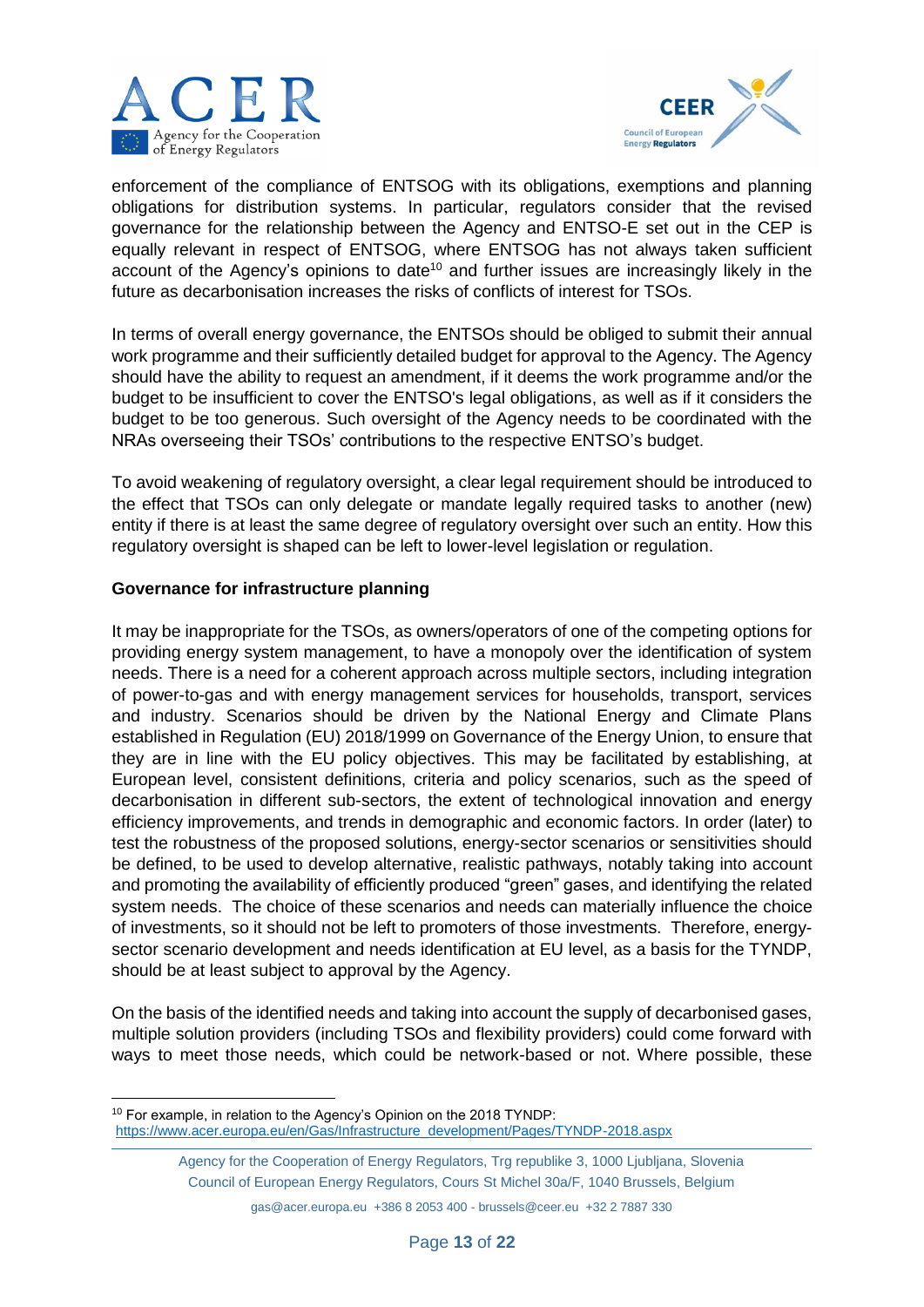



alternatives would compete either in the market or for the market via market tests. At EU level, the assessment of the available options and pathways should be supported by the availability of the necessary fundamental data, with the Agency having stronger oversight of the operational planning activities undertaken by the ENTSOs.

The above considerations reflect the growing recognition that the "natural monopoly" element of TSOs lies really in network planning and operation. Current trends in the industry may take this further as digitalisation and decentralisation allow bypass of some networks or of network components.

Analysis needs to test how robust each proposed infrastructure investment is under various pathways. These should consider both total and peak demand, and the effects of these on the transmission capacity needs. The Agency should be conferred the power to approve the ENTSOs' TYNDPs and require amendments by the relevant ENTSO, with due justification and when the plan is deemed non-compliant with the objectives in the relevant regulation. Alternatively, the Agency should be given the power to prescribe binding guidelines for the TYNDP development, and check the draft TYNDP against those guidelines, similar to the Framework Guidelines – Network Codes development process. Whichever approach is adopted, this should not overwrite national approvals of the NDP. In this respect, it should be noted that currently not all NRAs have the power to approve the NDPs, and this should be changed. In this way, consistency between the EU and national regulatory approval could be ensured through collaboration between the Agency and NRAs.

The CBA methodology needs to be adapted to ensure that sustainability (including climate) effects of new investments are properly taken into account. In this respect, the Agency should be given the power to prescribe binding guidelines for the CBA methodology and have the power to require ENTSOs to amend the methodology where necessary and to document any models used in the CBA in a way that allows third parties to run the analysis independently. The CBA methodology should include a full assessment of the decarbonisation effects and their monetisation. It should also be applicable for cases of decommissioning of assets, as well as of re-purposing of natural gas assets for use in a decarbonised future (which could include transportation of hydrogen or of carbon dioxide for use or long-term storage). Through this approach, decommissioning should be subject to due consultation of neighbouring authorities and stakeholders where their markets may be affected.

#### **Investment in and operation of natural gas infrastructure**

Investments geared solely towards fossil fuels should be avoided or require a quick payback of costs, while investments in gas infrastructure should be future-proof, meaning that they should also be useful for "low-carbon" or "green" gases, properly defined.

Furthermore, TSOs, storage operators and LNG operators, as well as DSOs above a size threshold, should be obliged to measure and report their methane emissions according to a standard methodology, with sufficient granularity to allow the identification of the highest emitters. The data should be publicly available through a European Methane Emissions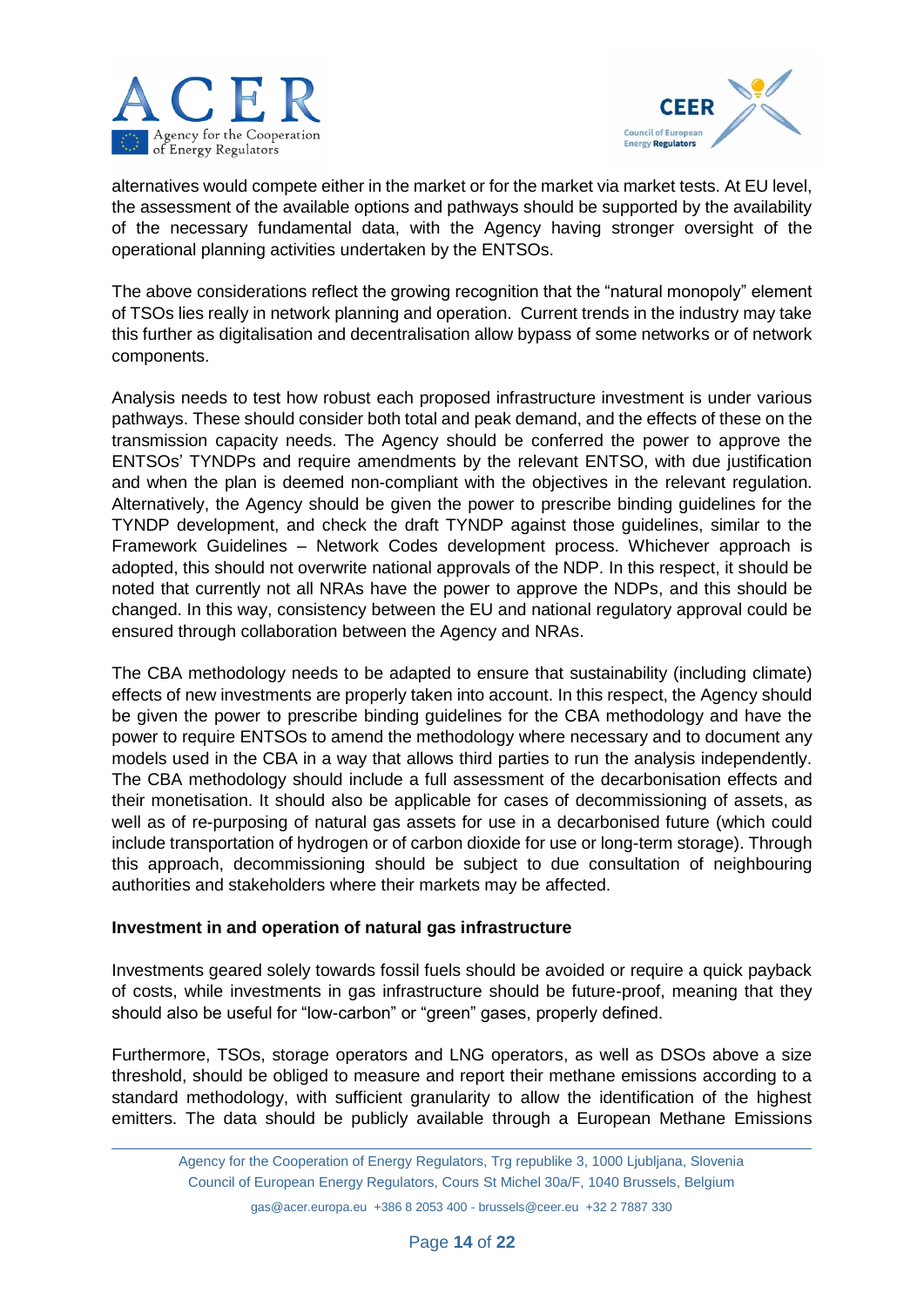



Observatory, as well as in the audited annual reports of the operators, which should also cover other sources of methane emissions. The measurements should be followed by an action plan at system operator level to address emissions. NRAs should recognise efficiently incurred costs for regulated entities. Once emission data are sufficiently robust, tradeable permits or taxes on actual emissions could be introduced.

# **4. THEME C: DYNAMIC REGULATION FOR NEW ACTIVITIES AND TECHNOLOGIES**

#### Where are we now? What are the challenges?

#### **Impact of new activities and technologies on markets and regulation**

Decarbonisation solutions include blending biogas, biomethane, synthetic methane or hydrogen into natural gas, or using biogas, biomethane, synthetic methane or hydrogen in place of natural gas. This includes "power-to-gas", where the resulting gas could be synthetic methane or hydrogen. It may also include carbon capture and use or storage where relevant<sup>11</sup>.

The potential expansion of these technologies gives rise to a number of technical issues, such as the definitions of various decarbonised energy products in technical terms, as well as in terms of being "green", and technical standards for connections and gas quality. For the purposes of this Paper, we only note that, to the extent that blending of other gases into natural gas becomes more prevalent, variations in gas quality standards across borders should not become a barrier to trade<sup>12</sup>. In any case, the interoperability requirements of the Interoperability and Data Exchange Network Code<sup>13</sup> should remain applicable.

We are here more concerned with the impact of these new solutions and technologies on competition and on regulated monopolies. Our current view is that new "green gas" production assets could be developed in a competitive market, supported in the early stages for technology development reasons, if government policy so decides. There is a wide range of different decarbonisation technologies and we do not yet know which ones will end up providing the most economic solutions, in which locations and combinations. The terms on which they connect to the existing gas system and the tariffs they pay should put them on a level playing field with other technologies. In this way, they can compete fairly in the wholesale market, benefiting from the greenhouse gas reduction value they provide.

In some cases, there may be related assets with monopoly characteristics, for example if end consumers are supplied with pure hydrogen conveyed through a network of pipes. In many countries, there is no regulatory framework for these assets today and it is unclear whether they would or should fall within the same regulatory framework as natural gas networks.

Agency for the Cooperation of Energy Regulators, Trg republike 3, 1000 Ljubljana, Slovenia Council of European Energy Regulators, Cours St Michel 30a/F, 1040 Brussels, Belgium

<sup>1</sup> <sup>11</sup> For example, hydrogen production in combination with steam methane reforming.

<sup>&</sup>lt;sup>12</sup> Under the RED II Directive, Guarantees of Origin (GOs) for gas are introduced, so the action required may be more related to implementation than legislation.

<sup>&</sup>lt;sup>13</sup> Commission Regulation (EU) 2015/703 of 30 April 2015 establishing a network code on interoperability and data exchange rules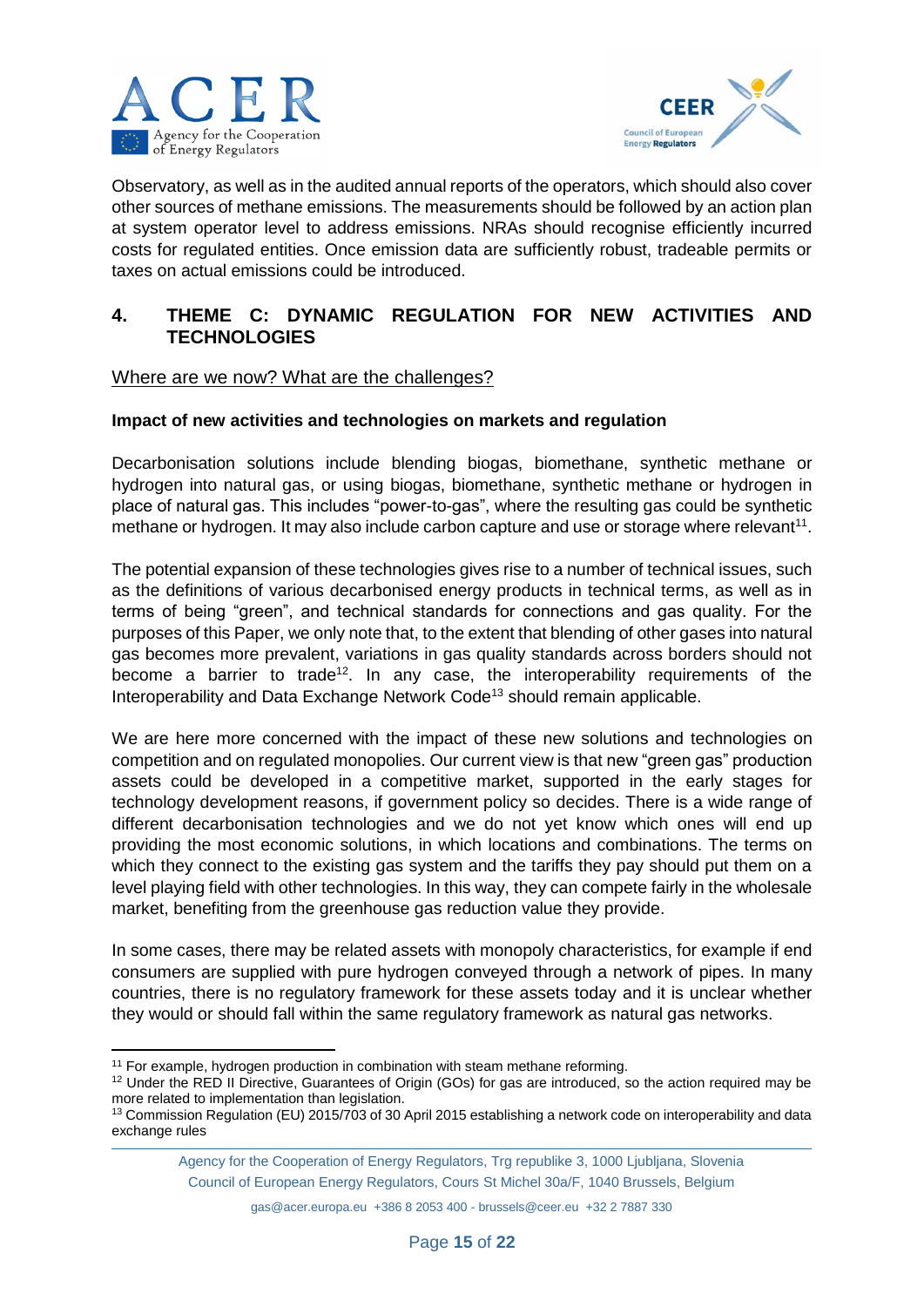



For some assets, it is still unclear whether they are better treated as part of the competitive market or as monopoly infrastructure. We already see TSOs looking to invest in assets that are arguably for competitive activities, for example power-to-gas or renewable gas facilities. For power-to-gas assets, there may be issues where differences in tariffs or market rules between gas and electricity cause distortions or unintended consequences. For example, differences between the gas day and electricity day (i.e. the period covered by day-ahead auctions) could increase risks. The topic of tariffication is treated in more detail in Theme D below.

Overall, one of the main issues here is uncertainty as to how new assets and activities will be treated in regulation. The historical system was not designed with them in mind and they may, by chance, currently be treated differently in different countries depending on the precise wording of legislation or regulation, highlighting the need for uniform definitions and criteria to be met for a product to be designated as "low-carbon" or "green. On the other hand, it is currently uncertain whether and how such assets and activities will develop, so it may be considered prudent to "wait and see" rather than closing down choices too soon. The challenge for policy and regulation is to provide sufficient predictability to promote efficient investment without taking decisions that preclude innovation and efficient investment.

#### Proposed response

### **Defining and monitoring new technologies**

As technologies are still developing and the future mix is rather uncertain, we favour adopting consistent principles at European level and a dynamic regulatory approach, rather than including detailed rules in legislation at this stage.

This will need to be supported by effective definitions and monitoring. Definitions and criteria should unambiguously determine the different types of decarbonised gas and the extent to which each can be regarded as "green" or "low carbon". It is also necessary that they can be easily modified or be general enough to include new gases/technologies that may emerge. We welcome the work on taxonomy being taken forward by the Florence School of Regulation following discussion at the 32<sup>nd</sup> Madrid Forum. While the Renewable Energy Directive is helpful in establishing Guarantees of Origin (GOs) for renewable gas injected into natural gas networks, further consideration is needed for decarbonised gases more generally and to ensure that a consistent approach is taken to accounting, most likely following the "book and claim" model applying in electricity.

In terms of blending of hydrogen in gas networks, regulators call for preparatory assessments coordinated at European level at least in terms of principles or methodology. Security takes on a special relevance when dealing with hydrogen. National and regional conditions differ and it will be important that any EU-wide thresholds for hydrogen admixture do not prevent significant development of blending in regions where this can proceed quickly, nor require excessive investment in other regions where flows of hydrogen remain marginal.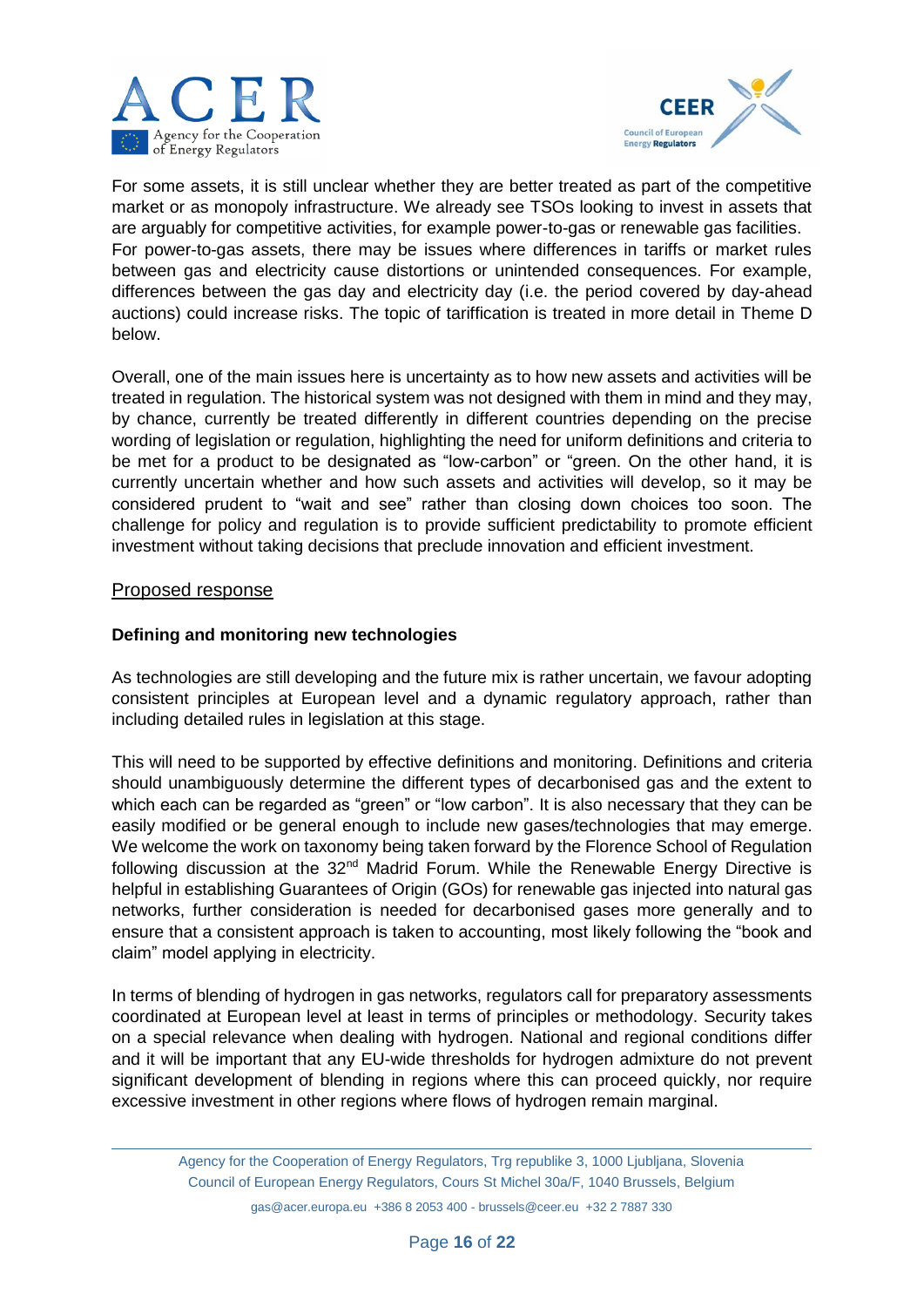



For the proper regulatory assessment of the impact of decarbonised gas production on the sector, including transmission system development patterns and trading, reliable fundamental data on gas production assets in place and planned should be systematically collected from TSOs, DSOs and GO issuing bodies, and should be available at European level.

#### **Dynamic regulation for new activities**

In general, we favour market-based approaches where conditions allow this. Regulation should be neutral between technologies and support efficient outcomes and investments. In particular, and in a sector-coupling context, there should be a review of market rules across gas and electricity, as they affect power-to-gas assets, to ensure no undue distortions.

As regards the development of new technologies and activities for gas, regulators and stakeholders all acknowledge the need to reduce barriers for genuine, first of a kind or smallscale pilots, without waiting for market wide changes to legislation or regulation. Several Member States are developing "sandbox" models which allow for small scale derogations from existing rules. It has been noted in response to our consultation that there is no equivalent provision at EU level, which could limit the effectiveness of national action where EU rules are unintentionally getting in the way. We therefore propose to provide for an "EU umbrella" for the sandbox approach, allowing time-limited derogations with the view to generate information that is useful in the public interest and there is no significant risk of a material impact on the wider market. The resulting lessons should be shared between NRAs to avoid the need to replicate the pilots in each Member State and to accelerate decisions on whether regulation or legislation needs to be adapted.

In terms of the role of TSOs and DSOs, a parallel can be drawn with the approach for electricity storage and recharging stations for electric vehicles adopted in the CEP. This could be formulated as a confirmation of how the existing approach to unbundling applies to new activities<sup>14</sup>.

In general, TSOs<sup>15</sup> and DSOs should be precluded from investing in potentially competitive activities. Where the market is not already bringing forth needed investment, the next course of action could be to utilise competitive tenders. If this fails, then following careful analysis of the cost and benefits of the proposed investment and of the effect on competition, it may be possible to grant limited exemptions to TSOs and DSOs to allow them to invest in order to get the market started. Additional restrictions could be considered such as requiring investments to be through a separate but related company for greater transparency, and requirements to divest once the market is ready to take over. Unbundling of regulated and non-regulated activities must be ensured. Care would need to be taken not to allow TSO/DSO-operated assets to foreclose the market for the services these assets provide, to use their inside information to secure the best sites or to cross-subsidise the new projects putting the TSO/DSO in an unduly favourable position. This would likely include requirements for regulated third party access for all assets developed by TSOs or DSOs.

1

<sup>&</sup>lt;sup>14</sup> See also the CEER conclusions paper on DSOs and new activities, published March 2019.

<sup>15</sup> TSO refers to certified TSO as defined in Directive 2009/73/EC.

Agency for the Cooperation of Energy Regulators, Trg republike 3, 1000 Ljubljana, Slovenia Council of European Energy Regulators, Cours St Michel 30a/F, 1040 Brussels, Belgium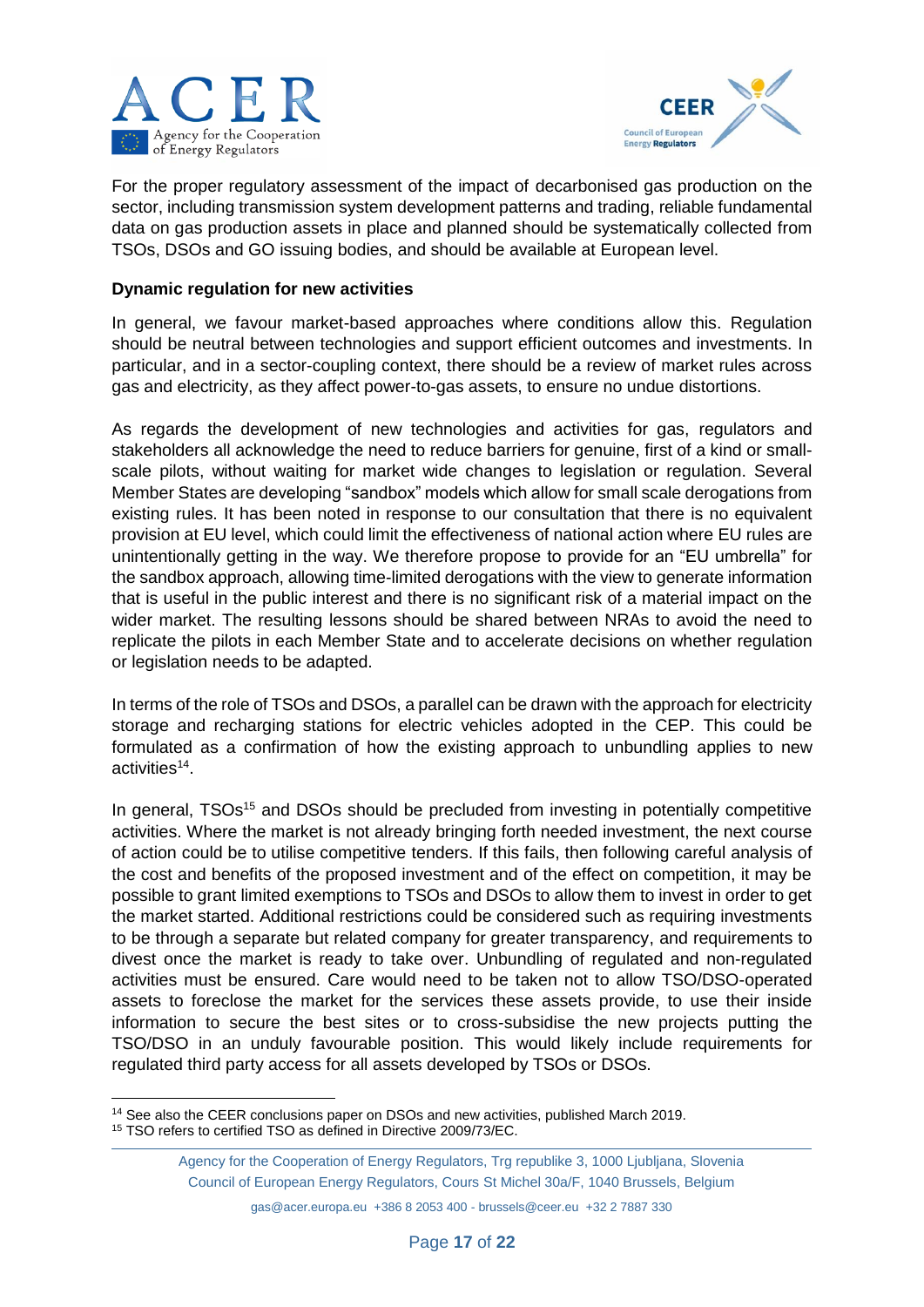



We note that support for investment in technologies that are not yet commercially viable may be justified to promote learning, but this is largely a matter for governments rather than regulators.

Nonetheless, and without pre-empting the question of whether some or all such new installations should or should not be in the regulated domain, we note that the existing tools, such as the TEN-E Regulation, could be amended to enlarge the range of investments eligible to be included in the TYNDP and possibly become Projects of Common Interest (PCIs), where this would facilitate increased efficiency in supporting the energy transition in the best interests of energy consumers.

Where new infrastructure such as power-to-gas or biogas plants are developed by the market, there is a need to coordinate with network availability and development. This starts with the TSOs (and DSOs, where relevant) being required to publish information on relative ease of accommodation of new assets. Economic efficiency is likely to be best served if this is backed up through a price signal, such as connection charges, but in any event appropriate processes will need to be put in place to ensure that there is a level playing field. Where it is clear that network operators cannot invest in such assets themselves, it should be possible to achieve effective coordination so that networks can accommodate solutions provided by the market.

In terms of the impact on existing networks, we note that care must be taken that new investments in natural gas networks are consistent with future decarbonisation. Efficient management of the infrastructure is the responsibility of the operators, who should therefore bear part of the risk of their future use. Where policy scenarios indicate that existing assets may become stranded, there should be a requirement to coordinate with neighbouring authorities in case of a risk of undesirable effects on neighbouring markets. Options to address the risks would include re-use of assets for alternative purposes, with accelerated depreciation, or decommissioning seen as last resorts.

In the CEP, the establishment of an EU-DSO entity is foreseen. While this is primarily focused on the electricity sector, also on the gas side many of the experiences and learnings with renewable energy (for example, biomethane fed into gas distribution networks) occur more at DSO than at TSO level. This implies that the possibilities and limitations of DSO networks need to be taken into account much more than before. To ensure the DSOs' views are part of the EU deliberations when developing new measures, it would be useful to bring gas DSOs into a European DSO entity with clearly defined tasks and objectives to support new technologies. This could assist in the development of a new Network Code governing decentralised injection of decarbonised gases. With respect to an EU-DSO entity, it will be important to recognise that (as with TSOs and market participants), DSOs generally have vested interests in promoting their own business model and their own assets, so their views should be considered alongside those of other stakeholders.

More generally, regulation of new assets and activities is an area where dynamic regulation is more important than a focus on setting the best rules today. There is value in learning from

Agency for the Cooperation of Energy Regulators, Trg republike 3, 1000 Ljubljana, Slovenia Council of European Energy Regulators, Cours St Michel 30a/F, 1040 Brussels, Belgium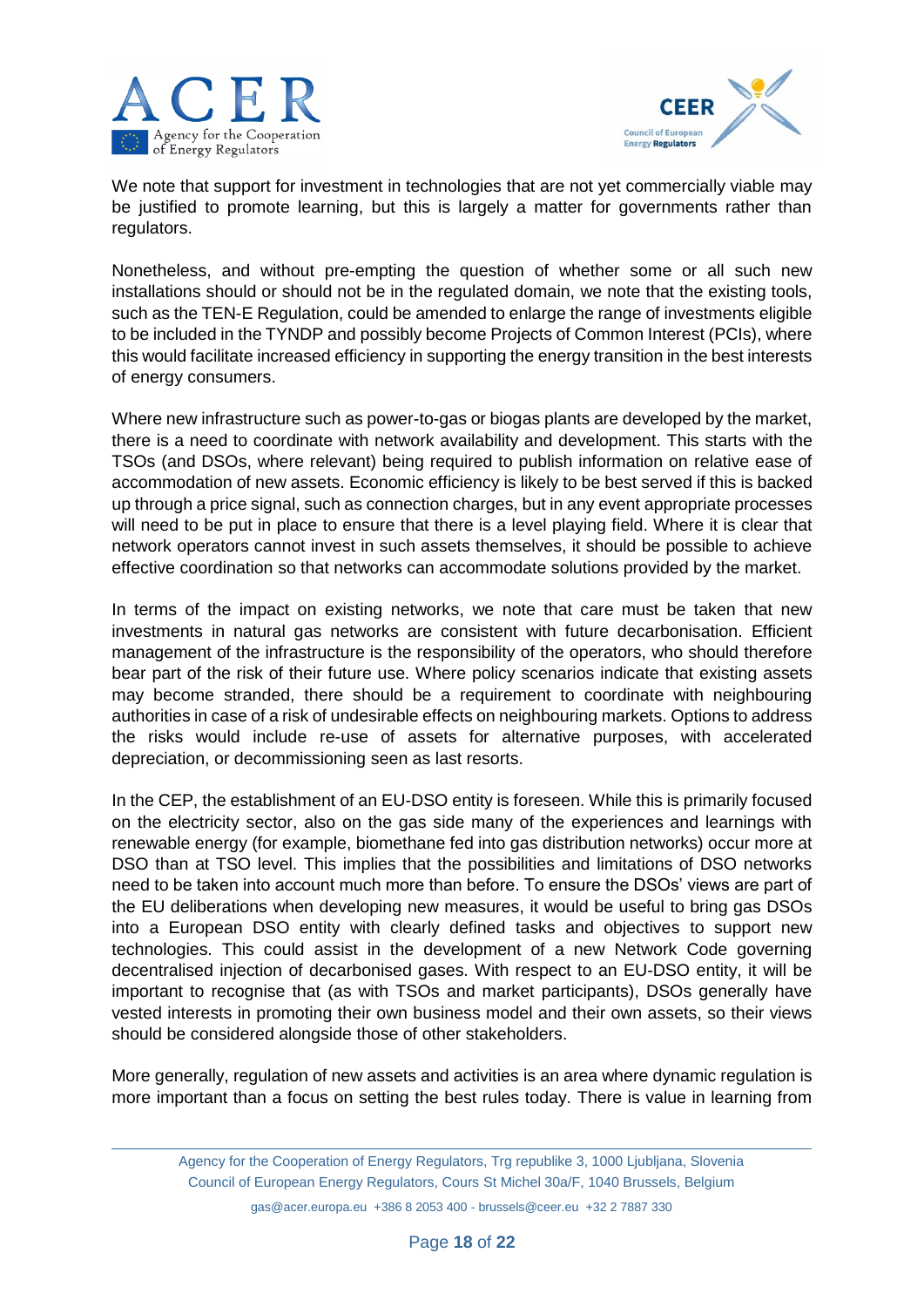



experience and in the legislation giving the relevant authorities powers to act at a later stage, with procedural safeguards.

### **Regulation of new networks**

Consideration should be given to a regulatory framework for a pure hydrogen network. This might appear premature, as initial investments are being made in a competitive market (e.g. for use of hydrogen in industry) rather than as a network asset. The prospect of a widespread hydrogen network still seems some years away, and is likely to be localised at first. However, uncertainty over future regulation could hamper (and delay) investments in decarbonised gases. Some principles, such as third party access, could potentially be set down at EU level before investments are made. Just as it is important to ensure effective regulation of networks, so it will be important to avoid unnecessary regulation of competitive activities. For example, where hydrogen is piped to a single industrial user, it is unlikely to be appropriate to impose significant regulatory requirements. But should hydrogen networks become widespread, and where blending of decarbonised gas increases in existing networks, there would be real value in leveraging the liquidity of existing markets and the understanding of existing rules and regulations. This could be achieved by extending the existing Gas Directive and Regulation to apply beyond natural gas to include decarbonised gases, with clear carve-outs for direct pipes to individual (or small clusters of) industrial users where additional regulation is unwarranted.

# **5. THEME D: TRANSMISSION TARIFFS AND CROSS-BORDER CAPACITY ALLOCATION**

## Where are we now? What are the challenges?

The current approach to gas transmission tariffs is predominantly based on national entry-exit models. The variety of national situations leads to a wide range of tariffs on cross-border flows, from well below €0.5/MWh up to €2/MWh within the EU and up to nearly €3/MWh on external borders (see Figures 30-32 in the Agency's 2018 Market Monitoring Report). Cost reflectivity is the background principle for tariff setting, in particular for cross-border capacity. Thus, there is a potential concern, especially where the entry-exit zones are relatively small and where gas transits across several borders, that gas flows are being charged exit and entry fees each time even over relatively short distances. As cross-border tariffs are one of the factors that influence price spreads on hubs, a fair, and efficient split of costs among users should be guaranteed to avoid pancaking being an issue.

We would expect cross-border tariffs to be a contributing factor to wholesale price spreads between markets either side of the border, which can also be caused by congestion on interconnector capacity (all capacity made available being utilised). In general, spreads between most EU gas markets are relatively modest. So at present, as most stakeholders also noted, the tariff design does not appear to be causing major issues on a pan-EU basis.

However, some stakeholders have highlighted that concerns about gas tariffs are already present in some regions and are expected to grow – at least in some markets - as long-term capacity contracts come to an end and bookings move to a shorter-term horizon. Evidence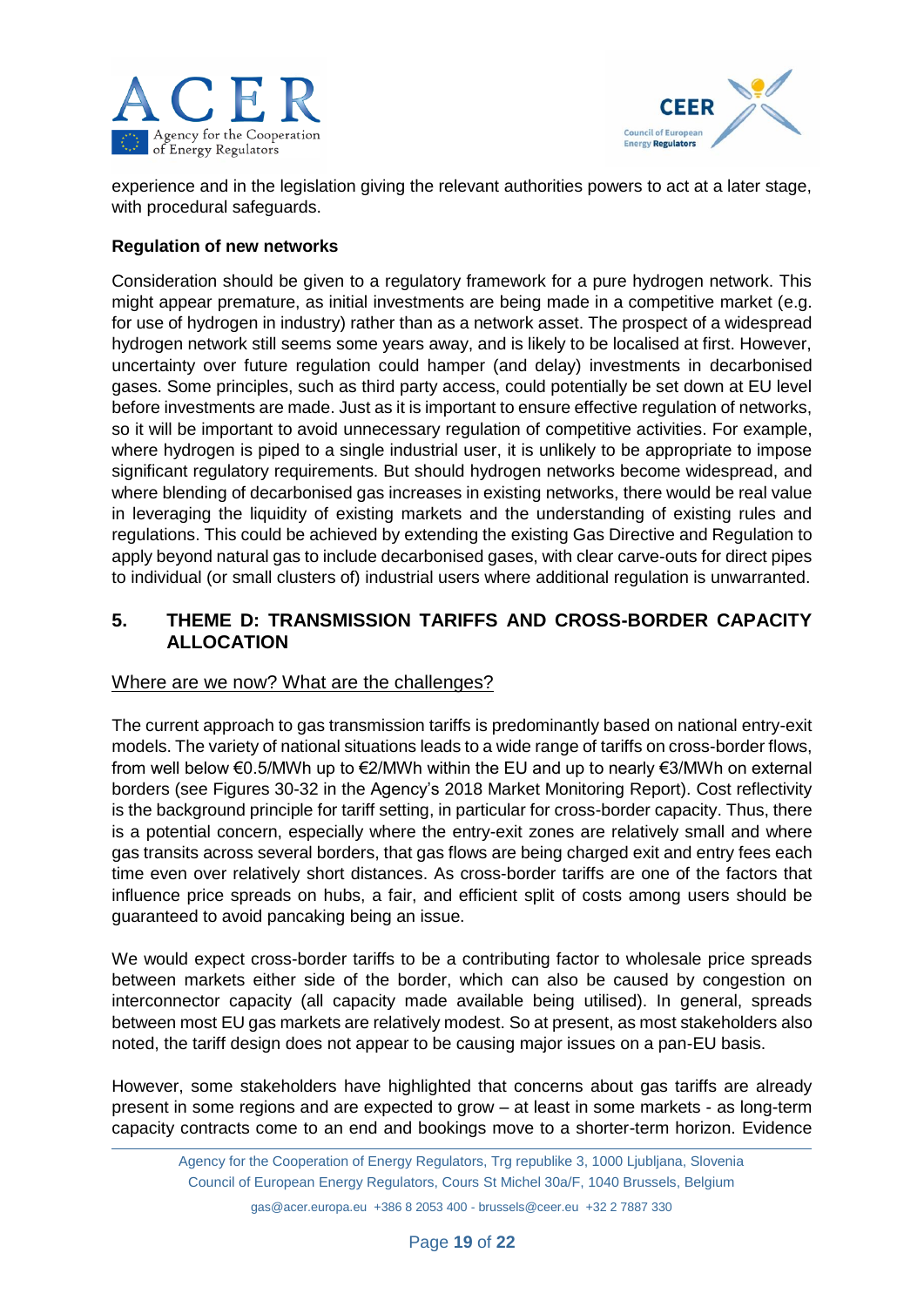



across the EU is that new capacity bookings are running overall at a lower rate than contract expiry, but with local differences which can be significant. Furthermore, short-term tariffs are often higher than long-term tariffs. If the rationale is properly to allocate costs among users in a context where capacity has been sized according to peak requirements, in some circumstances, such a tariff approach could increase barriers to trade. This question should be properly assessed.

Moreover, the way in which TSOs assets are valued and their allowed revenues calculated has an impact on the tariff levels, thus indirectly on the possibilities for cross-border trade and market integration. The Agency's Allowed Revenues Report<sup>16</sup> has shown significant differences in approach among NRAs. These may result from differing infrastructure and market characteristics, although in some cases the justification is unclear<sup>17</sup>.

As well as cross-border charges, differences between gas and electricity tariff frameworks could distort other decisions where the two energy forms are substitutable and hence compete, as is increasingly likely in the future with sector coupling. For example, where energy from power-to-gas may be competing with energy from, for example, gas storage, LNG or electricity storage (or any combination), they should face network charges which allow them to compete on a broadly level playing field, each paying for the costs they impose on the network. In addition, power-to-gas and gas storage could compete with electricity storage, while through power-to-gas, electricity transmission can compete with gas transmission. For example, if the demand for energy in a transformation process (gas to power or vice versa) is charged with fixed cost or (even worse) with levies, charged on a per kWh basis, these fees increase the marginal cost (price) of the energy input in the transformation process, which may distort competition. In some markets, the approaches to charging gas storage and electricity storage differ significantly, potentially distorting investment and operational decisions.

#### Proposed response

On tariffs, regulators agree with the views of many stakeholders that the implementation of the Tariffs Network Code shall remain a priority. As noted above, at present tariff design does not appear to be causing major issues on a pan-EU basis. However, some stakeholders have highlighted that concerns about gas tariffs are already present in some regions and are expected to grow.

The Agency's experience is that, alongside the implementation of the Tariffs Network Code, the basis of the current gas market design needs to be anchored more firmly in EU legislation. In particular, the definition of the entry-exit system and of harmonised capacity products (firm, interruptible and conditional) in the context of an entry-exit system is currently lacking and needs to be accurately developed, taking into account the topology of the network, flow

1 <sup>16</sup> Link.

<sup>17</sup> See examples provided in the Agency's Report on the methodologies and parameters used to determine the allowed or target revenue of gas transmission system operators:

Agency for the Cooperation of Energy Regulators, Trg republike 3, 1000 Ljubljana, Slovenia Council of European Energy Regulators, Cours St Michel 30a/F, 1040 Brussels, Belgium

[https://www.acer.europa.eu/Official\\_documents/Acts\\_of\\_the\\_Agency/Publication/ACER%20Report%20Methodol](https://www.acer.europa.eu/Official_documents/Acts_of_the_Agency/Publication/ACER%20Report%20Methodologies%20Target%20Revenue%20of%20Gas%20TSOs.pdf) [ogies%20Target%20Revenue%20of%20Gas%20TSOs.pdf](https://www.acer.europa.eu/Official_documents/Acts_of_the_Agency/Publication/ACER%20Report%20Methodologies%20Target%20Revenue%20of%20Gas%20TSOs.pdf)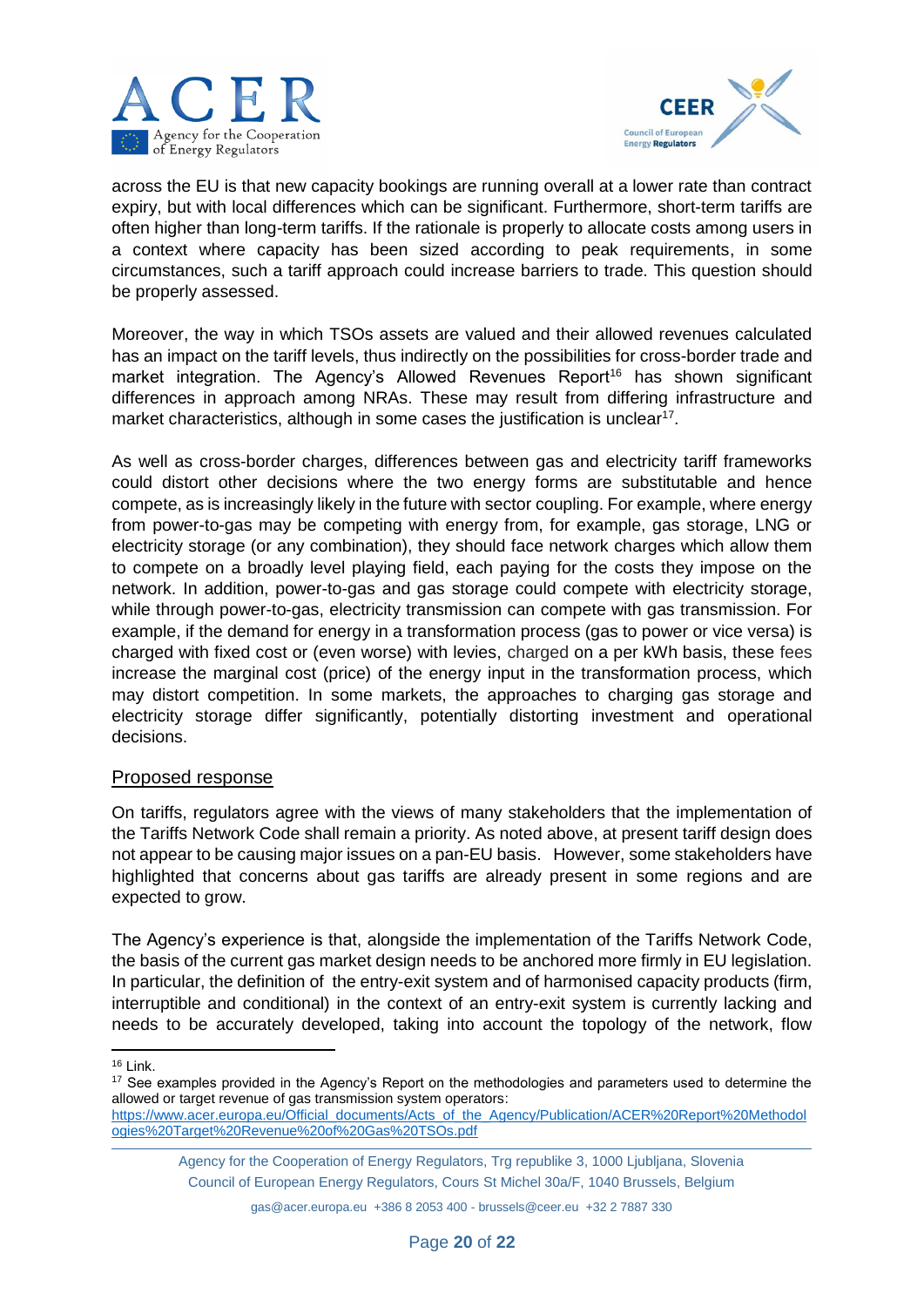

**.** 



patterns and the potential for physical congestion. Such a definition needs to include rules indicating if and when deviations are allowed and explain whether and how capacity constraints apply, when using these products.

Regarding possible concerns about gas tariffs and increasing price spreads in some areas, the system of market monitoring and targeted regulation set out under Theme A above should be applied. Identification of potential market problems and understanding their causes are necessary before targeted action can be taken.

Cross-border tariffs might influence hub price differentials, but are not the sole driver, as proper competition can offset price segmentation at IPs. Should cross-border capacity charges for gas be a hindrance to trade, there are a range of possible measures that could be taken at a regional level. A response could be to allow the reserve price in cross-border capacity allocation to be reduced, on the basis of an agreement between the concerned NRAs, supported by the Agency in a mediating role where needed. The implementation of such a measure at regional level would also provide relevant experience in case the issues now detected in some regions were to become more pervasive and an EU-wide solution be needed.

Where national entry-exit zones are merged into regional zones to improve market functioning (as discussed under Theme A), it may also address the price-segmentation issue referred to above<sup>18</sup>.

Any of these measures could be combined with an inter-TSO compensation (ITC) mechanism, to ensure the recovery of the allowed revenues also for TSOs whose systems are significantly affected by transits. In case of market mergers, this implies gradually rebalancing away from cross-border tariffs to higher tariffs on external borders of the merged zones and on demand.

In case a regional merger is considered, it should be subject to a cost-benefit analysis (CBA), as explained in Theme A. If an ITC mechanism is implemented, additional transparency requirements are needed, in particular covering the calculation and value of the allowed revenue, respecting confidentiality requirements. In order to foster the implementation of ITC mechanisms at regional level, clear principles are needed, along with an appropriate institutional framework setting out the roles and responsibilities of each actor.

While harmonising tariff structures goes some way towards protecting consumers in a Member State potentially overpaying for TSO transmission services in countries through which the gas they use passes, it only addresses part of the issue. Implementation of the Tariffs Network Code reveals that there may be further room for improvement in order for cross-border tariffs properly to allocate the costs of the network used by domestic and non-domestic flows. The allowed revenue of the TSO is part of the equation for calculating the cross-border entry-exit

<sup>&</sup>lt;sup>18</sup> Provided it does not lead to significant congestion within zones, to cross-border capacity reduction or to crossborder tariffs at the edge of the larger zones. In fact, the merging of zones does not automatically imply an increase in remaining cross-border tariffs. For example, this would be the case with an ITC mechanism that applies a reference price methodology compliant with the Tariff Network Code for each of the market areas that are part of a merger and leads to significantly higher transit costs of the disappearing IPs according to the gas flow at those IPs

Agency for the Cooperation of Energy Regulators, Trg republike 3, 1000 Ljubljana, Slovenia Council of European Energy Regulators, Cours St Michel 30a/F, 1040 Brussels, Belgium